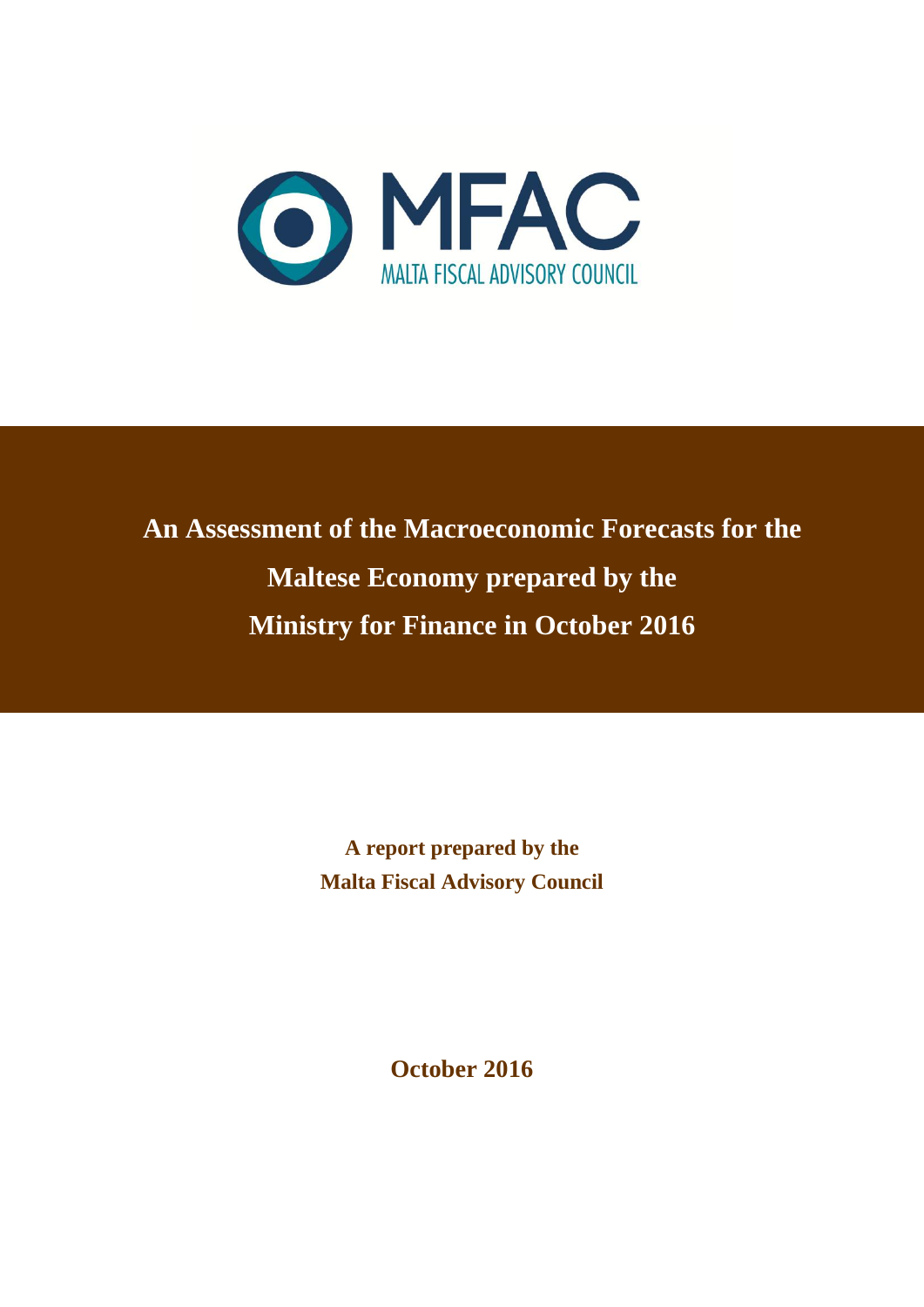

**An Assessment of the Macroeconomic Forecasts for the Maltese Economy prepared by the Ministry for Finance in October 2016**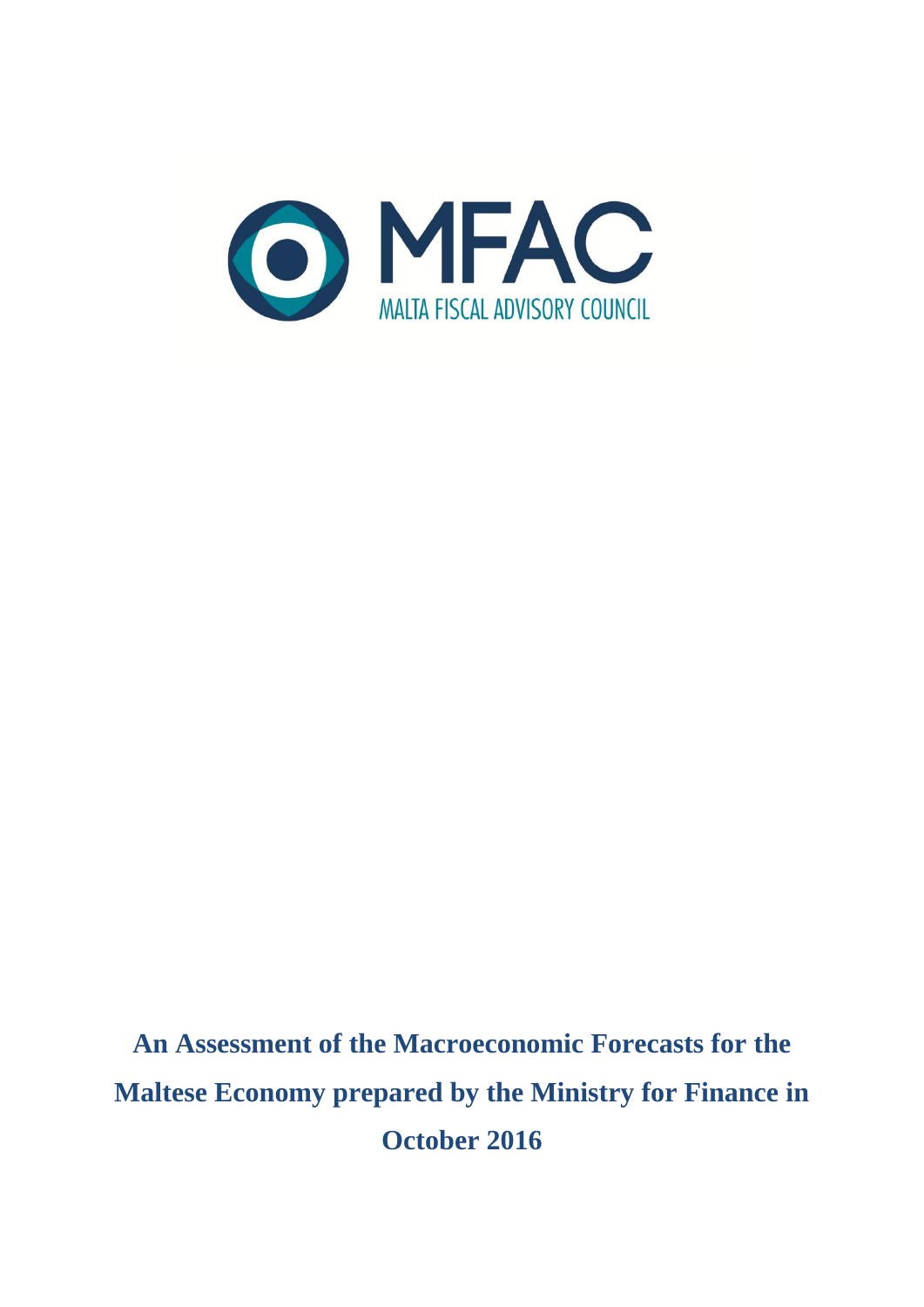

Pope Pius V Street Valletta VLT 1041, Malta<br>T: +356 2247 9200 Fax: +356 2122 1620 info.mfac@gov.mt www.mfac.gov.mt

14 October 2016

The Hon Prof Edward Scicluna B.A. (Hons) Econ, M.A. (Toronto), Ph.D (Toronto), D.S.S (Oxon) MP Minister for Finance Maison Demandols South Street Valletta VLT 2000

Dear Minister

#### **LETTER OF TRANSMITTAL**

In terms of Article 13 of the Fiscal Responsibility Act, 2014 (Cap 534), I have the honour to transmit a report by the Malta Fiscal Advisory Council (MFAC) on the assessment of the macroeconomic forecasts for the Maltese economy prepared by the Ministry for Finance in October 2016 as part of the Draft Budgetary Plan for 2017.

The Council considers that on the basis of the information available to date, the official real GDP growth forecasts of 3.9% for 2016, and 3.5% for 2017, appear to be feasible and achievable. The Ministry's expectation of a moderate deceleration in the pace of economic expansion, which follows the exceptional 6.2% real GDP growth registered in 2015, is considered to be a prudent approach. Likewise, the nominal GDP growth forecasts of 5.7% for 2016 and 5.8% for 2017, following the 8.6% nominal expansion of 2015, lie within the Council's endorsable range.

The Council notes that the Ministry's projected growth rates are quite close to the forecasts prepared earlier this year by the European Commission as part of its spring forecast round, while somewhat lower than those published by the Central Bank of Malta in June. There is broad consensus between the three institutions with regard to the main drivers of growth and the general direction of the major components of GDP. The discrepancies between their respective projections are largely due to different assumptions underpinning the forecasts as well as the fact that they are based on information available at different points in time.

The Council observes that according to the Ministry's projections, real GDP growth is expected to be mainly driven by domestic demand throughout the forecast period, underpinned by buoyant consumption expenditure and investment. On the other hand, net exports are expected to contribute only marginally to GDP growth in 2016 and to dampen GDP growth in 2017 as the expansion rate of imports of goods and services is projected to outpace that of exports. The Council acknowledges that such pattern is consistent with the anticipated trajectory for investment spending, which in the case of Malta generally entails a high import content. At the same time, the projected export growth rate, which is expected to marginally decelerate in 2016 and pick up again in 2017, also appears to be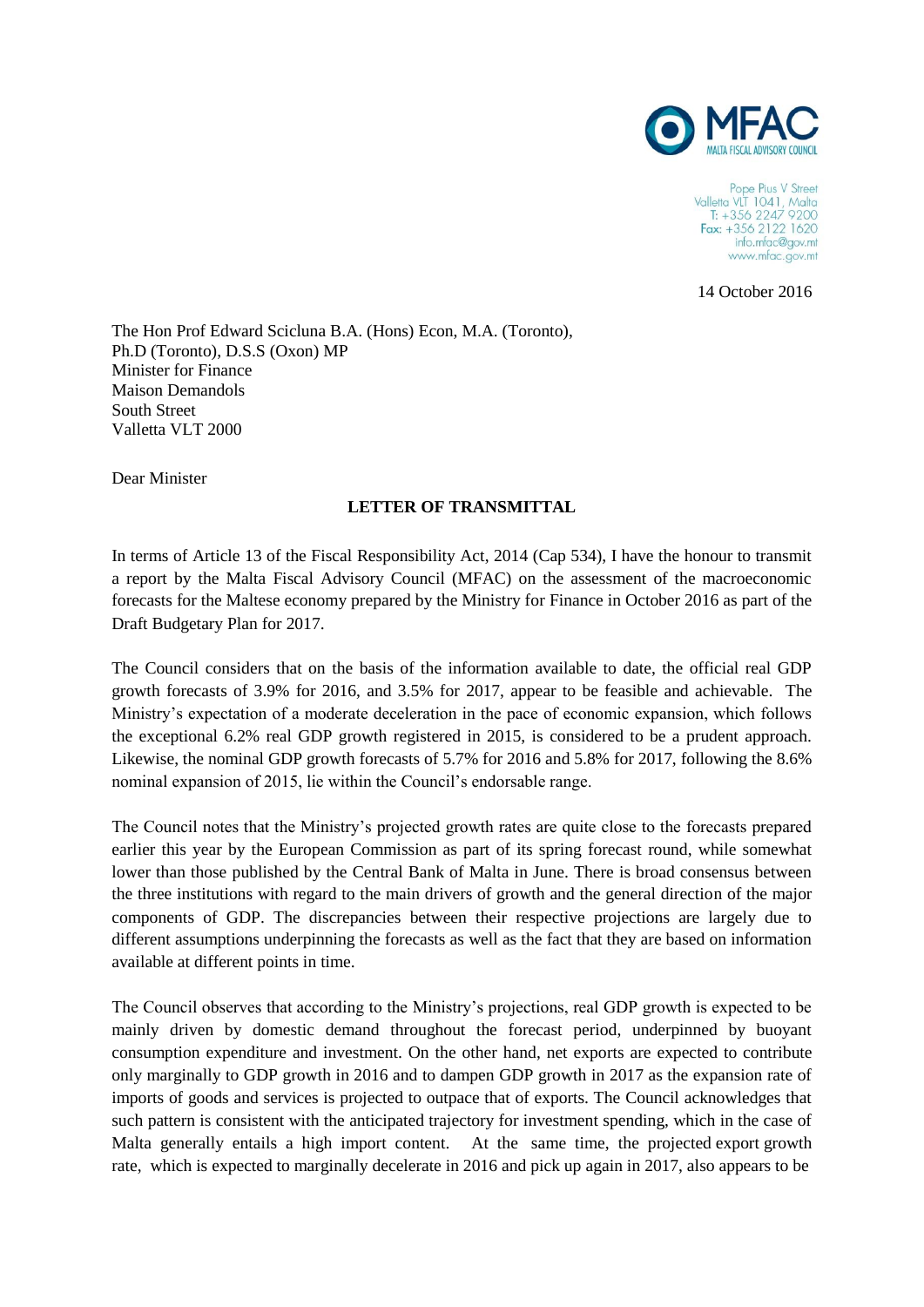

achievable, as it is consistent with the profile for the international assumptions as well as being comparable with recent developments. On this basis the forecasted trajectory for the external sector appears to be plausible.

The exogenous assumptions embodied in the forecasts are considered to be valid as they are based on the latest forecasts by international reputable institutions. This practice maintains credibility in the official forecasts. The Council also welcomes the efforts made by the Ministry to strengthen the robustness of its forecasts through the development of supplementary economic models. In this respect, the Council encourages the Ministry to consider publishing details about its suit of economic models in due course, in order to contribute to greater transparency.

The Council views as adequate the documentation being compiled to support the investment forecasts, particularly through consultations with a wider range of key stakeholders. This is particularly important to justify the fact that notwithstanding the exceptionally high rate of real growth registered for gross fixed capital formation in 2015, which thus created a large base effect, investment growth is forecasted to be positive in 2016 and accelerate in 2017. The Council acknowledges that the forecast investment profile is based on the expected outlays related to specific large identifiable investment projects which have a high probability to take place during 2016 and 2017, thereby mitigating the possible downside risks to this forecast.

In turn, the anticipated labour market conditions and the expected developments in real disposable income sustain the plausibility of the forecast growth rates in real private consumption. The positive employment growth and a low unemployment rate forecasts appear to be consistent with the recent trends observed in the labour market and the government's active labour market policies implemented in this area.

The Council acknowledges that the forecasted path for general government final consumption expenditure reflects the latest information available to the Ministry. A thorough assessment of its plausibility will however be carried out when the detailed fiscal variables comprising this GDP component are forwarded to the Council, after the publication of the Draft Budgetary Plan.

The Council notes that as from this forecast round, the Ministry has moved away from the assumption of no contribution to forecast growth from inventory changes in 2016. Indeed, inventory accumulations are forecast to generate one fifth of the 2016 growth. In respect of 2017, the assumption of no contribution to growth is maintained. The Council understands that the 2016 estimate is based on national accounts data available up to the first half of 2016. It is appreciated that, by its nature, this GDP component is hard to pin down with certainty and that it is important that any changes to the forecast methodologies are undertaken when justifiable. In this case, the Council does not identify any specific reason which taints the validity of the Ministry's new approach. The Council, however, would like to stress the importance of retaining consistency in the treatment of the inventory component in future forecast rounds and of providing the relative explanations when any methodological changes are deemed to be warranted.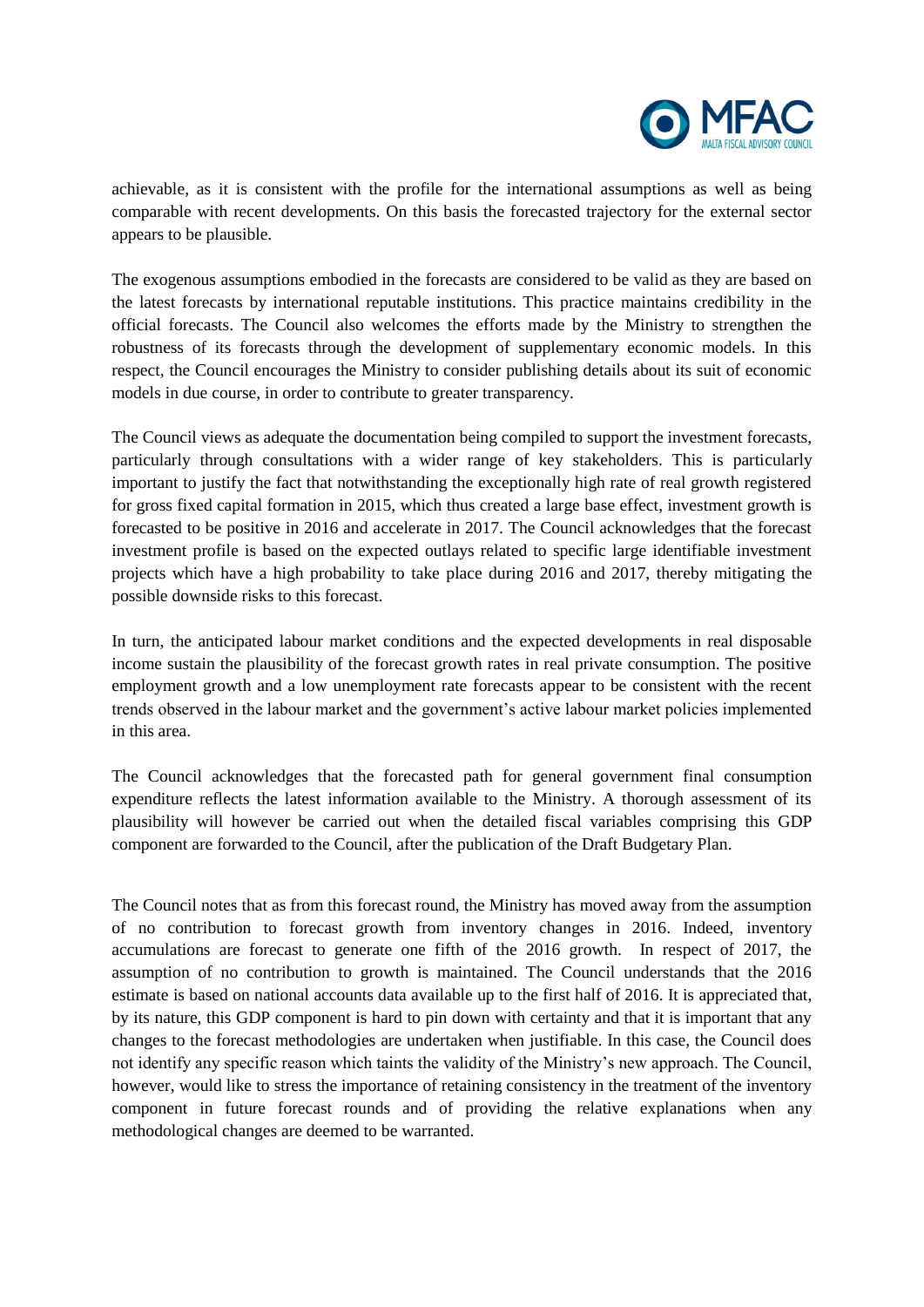

With regard to the deflator forecasts of the various GDP expenditure components and inflation, the Council considers them to be compatible with the anticipated lack of inflationary pressures across the euro area. The relatively faster growth in the investment deflator appears to mirror the more buoyant activity in this sector. The Council also positively notes that the patterns for the export and import deflators are similar, thereby exerting a neutral impact on the GDP forecasts, thus mitigating the risks to the overall GDP forecast.

While the Council considers the latest macroeconomic projections as generally cautious and achievable, they are still subject to possible risks, as is inevitable in any forecasting exercise. In particular, the actualisation of the projected GDP growth depends to a large extent on the ability of private consumption expenditure to maintain its strong momentum over the forecast period as well as the degree on implementation of the planned investment projects. Moreover, the external GDP components may be rather volatile and highly conditioned by evolving developments in Malta's main trading partners. However, the Council's assessment is that the upside and downside risks appear to be broadly balanced.

Finally, the Council expresses satisfaction at the ongoing constructive dialogue with the units within the Ministry responsible for the forecasting exercise. At the same time, the Council recommends more streamlining in the macroeconomic forecasting process as well as invites the Ministry to ensure that key fiscal projections necessary to support such macroeconomic forecasts are finalised reasonably ahead so that the macroeconomic forecasts can be provided to the Council within reasonable deadlines to allow for appropriate in-depth analysis without undue pressures.

Yours sincerely

Leve Jelise

**Rene Saliba Chairman**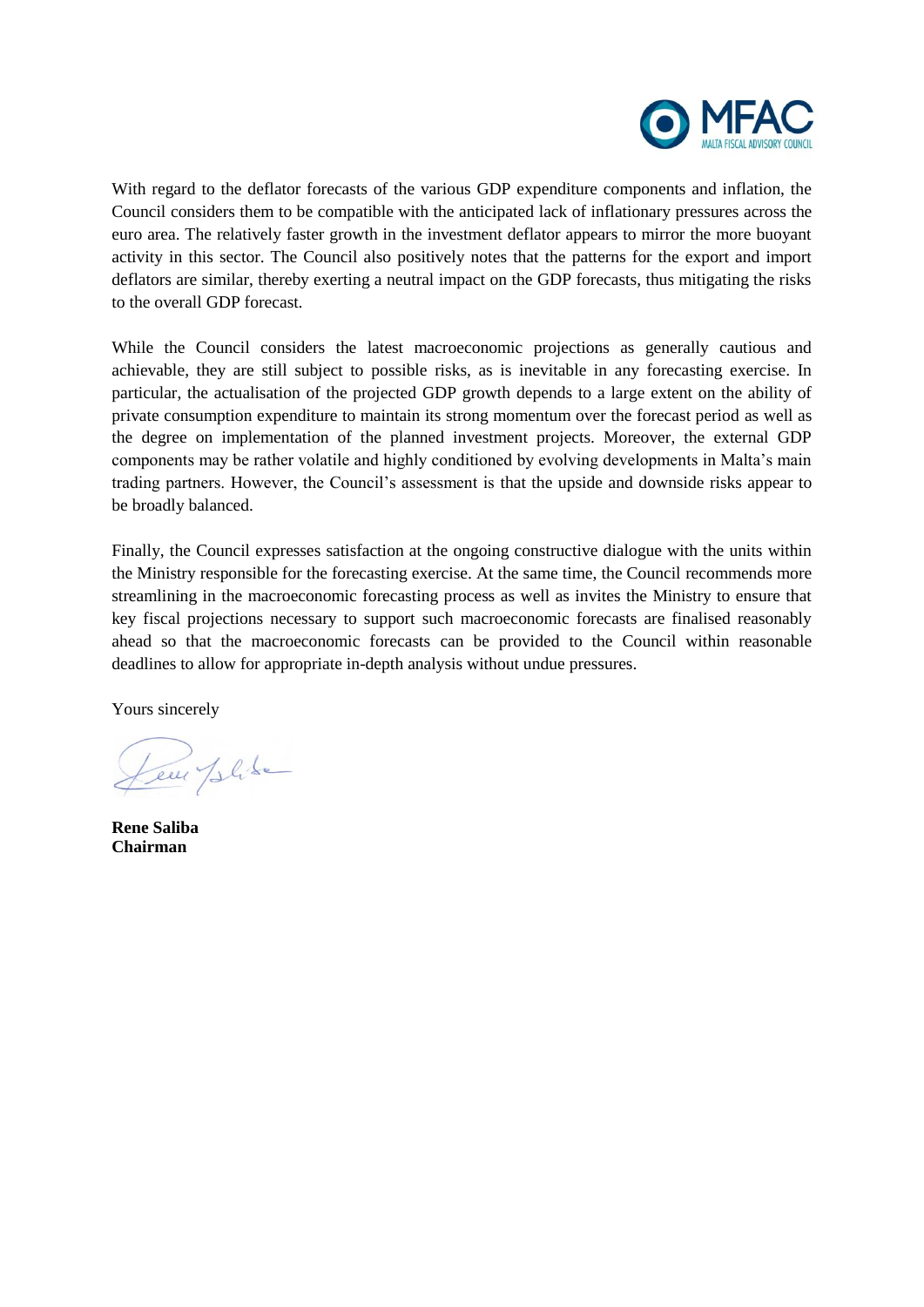## **Table of Contents**

| Executive summary                                                                             | 3              |
|-----------------------------------------------------------------------------------------------|----------------|
| 1. Introduction                                                                               | 5              |
| 2. An assessment of the MFIN's methodologies used to prepare the<br>macroeconomic projections | 6              |
| 3. An assessment of the main assumptions underpinning the MFIN's<br>macroeconomic forecast    | $\overline{7}$ |
| 4. An assessment of the MFIN's macroeconomic forecasts for 2016-2017                          | 9              |
| 5. A comparative analysis of MFIN's macroeconomic projections<br>presented in the DBP 2017    | 18             |
| 6. Conclusion                                                                                 | 27             |
|                                                                                               |                |
| <b>List of Tables</b>                                                                         |                |
| Table 1: Main macroeconomic forecast assumptions                                              | 8              |
| Table 2: Macroeconomic variables for 2015-2017                                                | 11             |
| Table 3: Comparison of macroeconomic projections                                              | 19             |

# **List of Charts**

| Chart 1: Growth rates (%) of selected macroeconomic variables                          | 10              |
|----------------------------------------------------------------------------------------|-----------------|
| Chart 2: Contributions to real GDP growth                                              | 12 <sup>°</sup> |
| Chart 3: Individual macroeconomic variables                                            | 13              |
| Chart 4: Comparison of % growth rates for selected macroeconomic variables for 2016 20 |                 |
| Chart 5: Comparison of % growth rates for selected macroeconomic variables for 2017 20 |                 |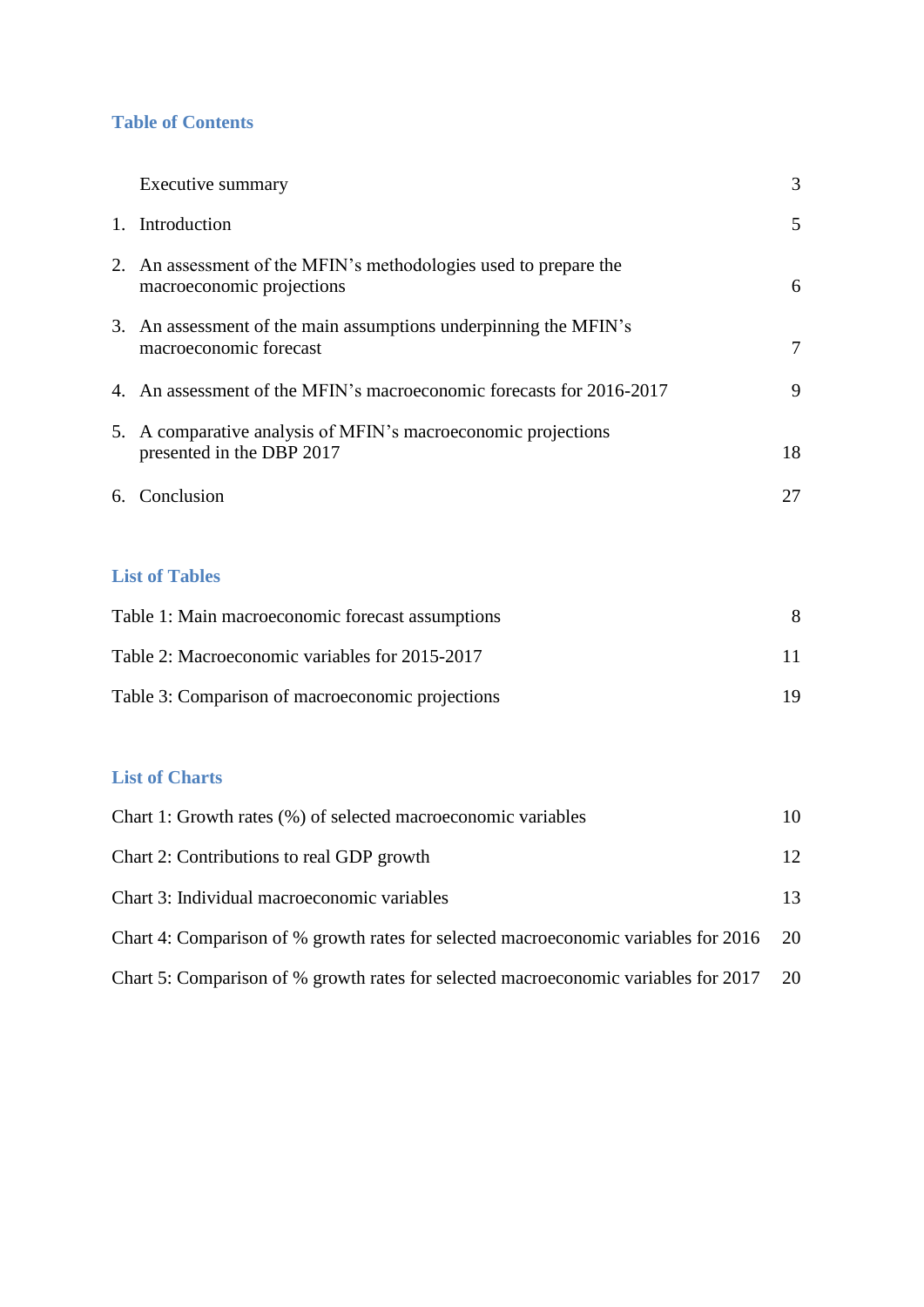# **Abbreviations**

| <b>CBM</b>               | <b>Central Bank of Malta</b>                                               |  |  |  |  |  |
|--------------------------|----------------------------------------------------------------------------|--|--|--|--|--|
| <b>CBM JUN</b>           | Forecast exercise undertaken by the Central Bank of Malta in June<br>2016  |  |  |  |  |  |
| <b>COM</b>               | <b>European Commission</b>                                                 |  |  |  |  |  |
| <b>COM SPR</b>           | European Commission Spring Forecast 2016.                                  |  |  |  |  |  |
| <b>DBP</b>               | Draft Budgetary Plan 2017                                                  |  |  |  |  |  |
| <b>EBU</b>               | Extra-Budgetary Unit                                                       |  |  |  |  |  |
| <b>ECB</b>               | <b>European Central Bank</b>                                               |  |  |  |  |  |
| <b>EIA</b>               | U.S. Energy Information Administration                                     |  |  |  |  |  |
| <b>EPD</b>               | <b>Economic Policy Department</b>                                          |  |  |  |  |  |
| <b>ESA</b>               | European System of National and Regional Accounts                          |  |  |  |  |  |
| EU                       | <b>European Union</b>                                                      |  |  |  |  |  |
| <b>GDP</b>               | <b>Gross Domestic Product</b>                                              |  |  |  |  |  |
| <b>HICP</b>              | Harmonized Index of Consumer Prices                                        |  |  |  |  |  |
| $\mathbf{II} \mathbf{P}$ | <b>Individual Investor Programme</b>                                       |  |  |  |  |  |
| <b>IMF</b>               | <b>International Monetary Fund</b>                                         |  |  |  |  |  |
| <b>LFS</b>               | Labour Force Survey                                                        |  |  |  |  |  |
| <b>MFAC</b>              | <b>Malta Fiscal Advisory Council</b>                                       |  |  |  |  |  |
| <b>MFIN</b>              | <b>Ministry for Finance</b>                                                |  |  |  |  |  |
| <b>MFIN APR</b>          | Forecast exercise undertaken by the Ministry for Finance in April 2016     |  |  |  |  |  |
| <b>MFIN OCT</b>          | Forecast exercise published by the Ministry for Finance in October<br>2016 |  |  |  |  |  |
| <b>NPISH</b>             | Non-Profit Institutions Serving Households                                 |  |  |  |  |  |
| <b>NSO</b>               | <b>National Statistics Office</b>                                          |  |  |  |  |  |
| <b>STG</b>               | British pound                                                              |  |  |  |  |  |
| <b>USD</b>               | <b>United States dollar</b>                                                |  |  |  |  |  |
| <b>USP</b>               | Update of Stability Programme 2016-2019                                    |  |  |  |  |  |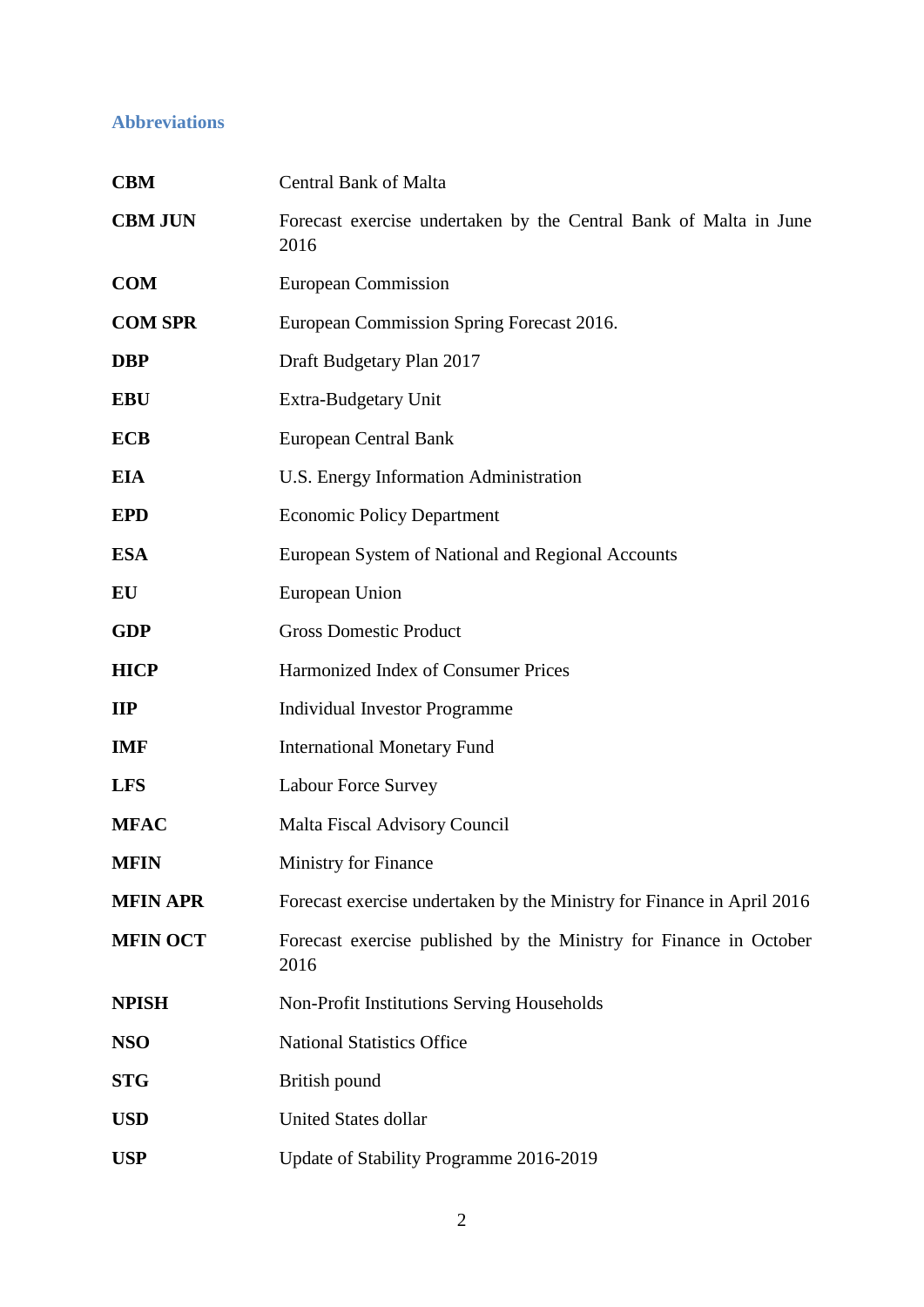#### **Executive summary**

This report evaluates the macroeconomic forecasts prepared by the Ministry for Finance for publication in the Draft Budget Plan 2017. To this effect, the macroeconomic forecasts for the years 2016 and 2017, together with the main external and internal assumptions which underpin the forecast estimates are assessed. It is the view of the Malta Fiscal Advisory Council that on the basis of the information available to date, the headline figures for nominal and real Gross Domestic Product (GDP) for years 2016 and 2017 are indeed feasible and achievable. The Ministry for Finance is projecting an increase in real GDP of 3.9% for year 2016 and a rate of growth of 3.5% for 2017. The forecasts presented by the Ministry for Finance are broadly similar to those provided by other institutions in terms of the fact that the exceptional rates recorded for GDP growth in 2015 are not expected to be repeated for 2016 and 2017 and that the economy will be expected to evolve at a more subdued real growth rate ranging between the three and the four per cent mark. It is the view of the Council that the economic position being taken by the Economic Policy Department in the current forecast round is for a cautious and prudent outlook which considers the most recent results achieved over the last few years.

The positive outlook for 2016 is expected to be primarily driven by developments in the domestic demand component of the economy coinciding with a marginal contribution expected from the external component. Whilst the forecast is still expecting a strong performance from the private consumption component, the extraordinary increase recorded within the investment category in 2015, is not expected to recur and this component of domestic demand is projected to grow at relatively more modest rates. The contribution from the external sector is based on a set of revised assumptions for the performance of the main trading partners to the Maltese economy. It is of importance to highlight that, unlike previous years when the inventory component was assumed to provide a zero contribution rate to GDP growth in line with the practice of other institutions, the forecasted growth for 2016 is also influenced by the inventory component which is expected to contribute positively to GDP growth in line with national accounts data available for the first half of 2016. Within this context, the Malta Fiscal Advisory Council would like to stress the importance of retaining consistency in the treatment of the inventory component in future forecast rounds. The volatile nature of the gross fixed capital formation component and the underlying risks which underpin the external sector, are factors which should be acknowledged as the main elements of risk surrounding the realization of the real GDP growth forecast over 2016. Overall, upside and downside risks appear to be broadly balanced.

Developments in real GDP growth for 2017 are expected to generally follow those for 2016. The main contributor to GDP growth is expected to remain the domestic demand component of the economy with a negative contribution expected from the external component for 2017. This view is similarly shared by the Central Bank of Malta and the European Commission in their most recent publications including estimates for 2017. In view of the small size and openness of the local economy, developments within particular components of GDP are expected to have a considerable effect on the macroeconomic projections. An element of risk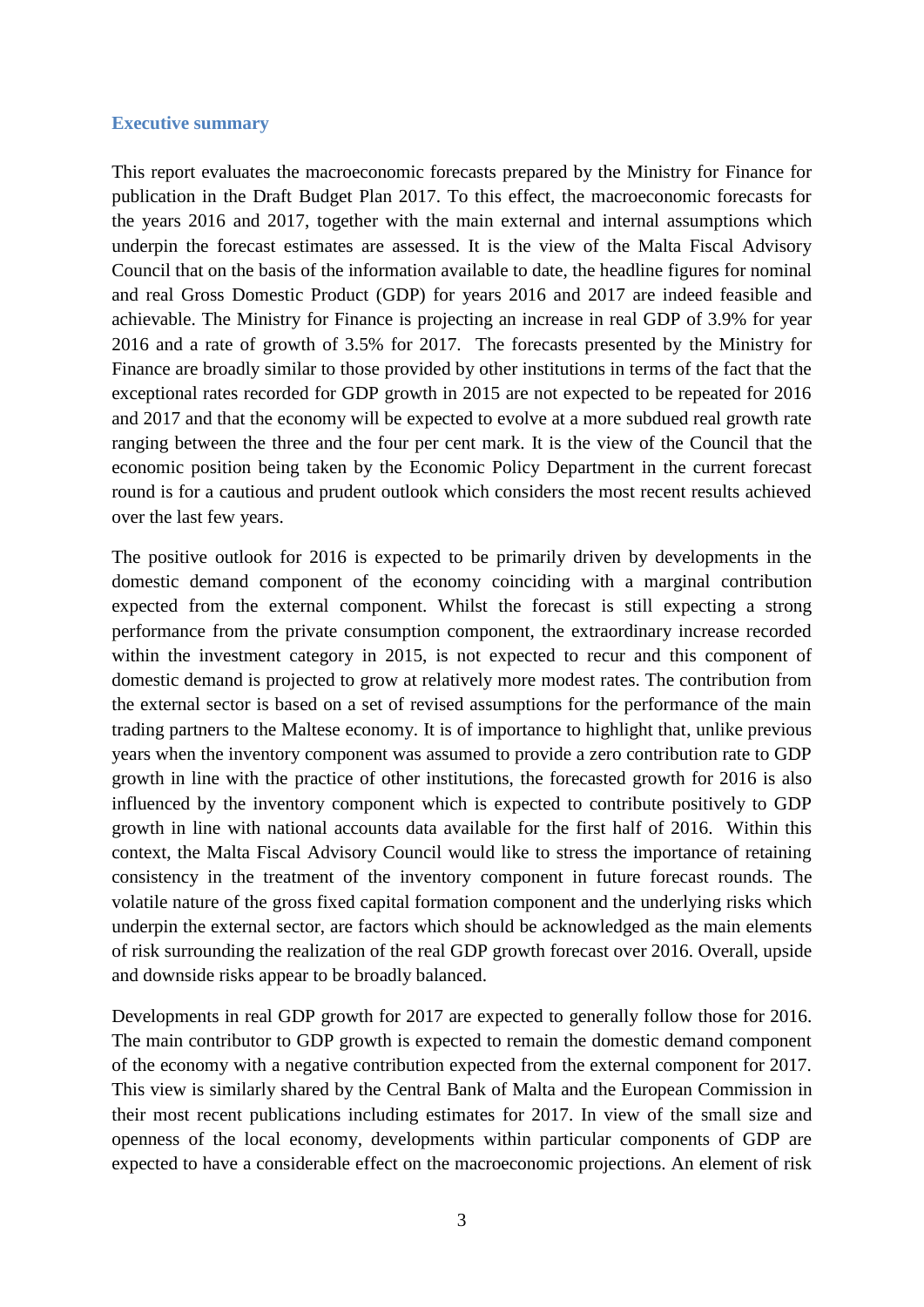particularly related to the outer year of the forecast is the ability of the economy to maintain the relatively strong increases expected within the domestic demand component of GDP.

The Malta Fiscal Advisory Council acknowledges the well documented and structured process used by the Economic Policy Department in the preparation of their macroeconomic forecast. It is positive to note that the Economic Policy Department is engaging in a continual process of updating and fine tuning of its econometric methodologies used to undertake the forecasting exercise. The use of the most recent ad-hoc information and the adoption and internalisation of projections by international reputable organisations within the forecasting assumptions serves to reduce the element of risk and volatility which surrounds the forecast for a small open economy like Malta. The forecasting exercise undertaken by the Economic Policy Department depends on the inputs and collaboration from a number of entities and departments within Government. Furthermore, the output of the forecasting exercise is used as an input to a number of agencies and entities, both on the local and on the international front. It is with this in mind that the Council recommends more streamlining in the process by which data is channelled between departments so that the forecasting outputs are provided to the users with enough lead time to ensure that the required data analysis could be carried out in line with agreed deadlines.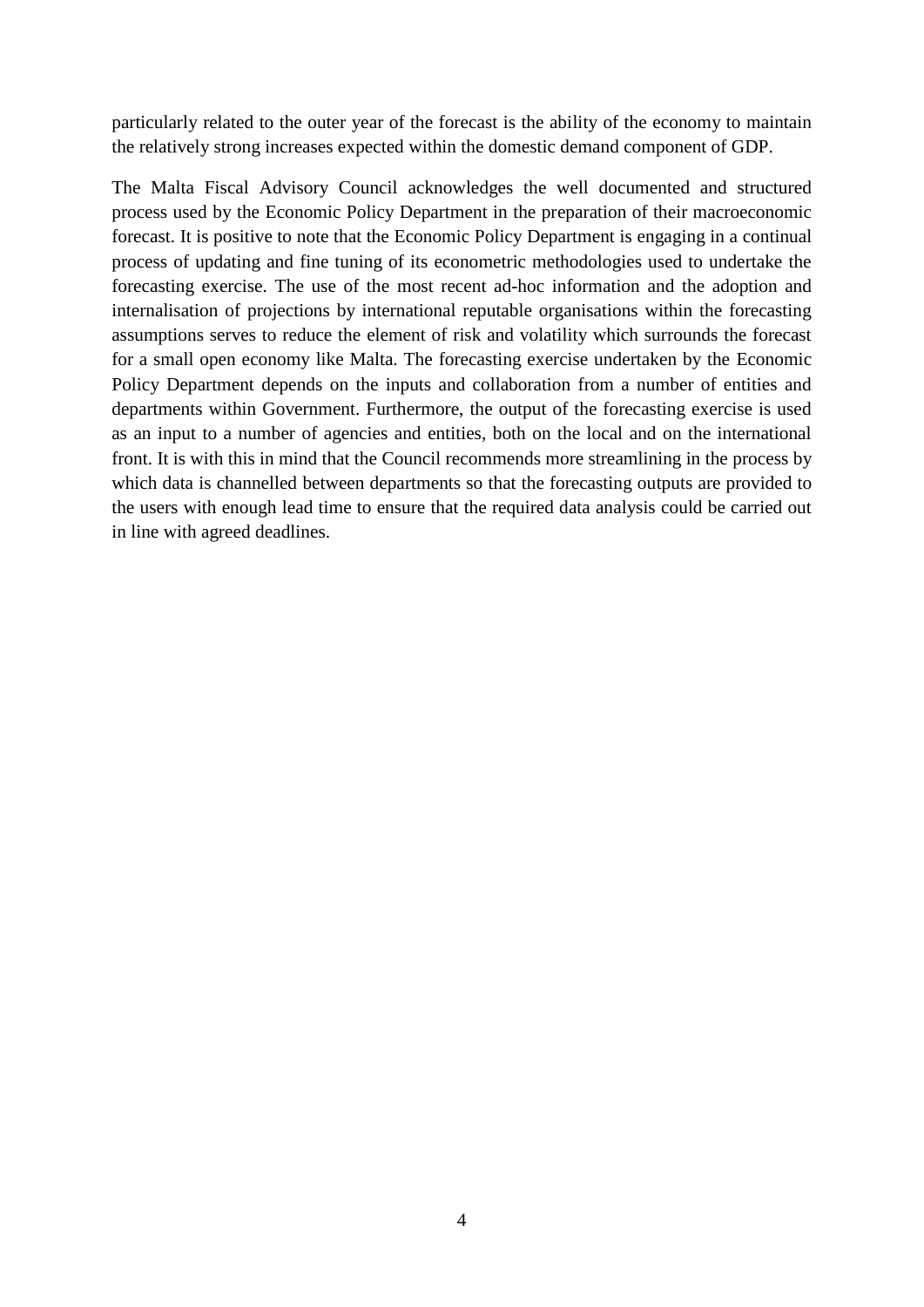### **1. Introduction**

This report provides an assessment of the macroeconomic forecasts presented by the Ministry for Finance (MFIN) for the years 2016-2017 within the Draft Budgetary Plan (DBP) 2017. This report is in fulfilment of the responsibilities set for the Malta Fiscal Advisory Council (MFAC) in terms of the Fiscal Responsibility Act, 2014 (Cap. 534) by virtue of which, the MFAC shall monitor the Government's compliance with the fiscal rules and shall assess both the macroeconomic and the fiscal forecasts prepared by the Government throughout the year.

The latest macroeconomic forecasts are based on a set of revised economic assumptions which are also assessed within this report. The cut-off date for this forecast has been set to include data available to the Economic Policy Department (EPD) within the MFIN up till 28 September 2016. A preliminary round of forecasts was provided by the EPD to the MFAC on 30 September 2016 whilst a full and final set of projections, incorporating various revisions, was presented to the MFAC on 12 October 2016. The forecasting exercise takes into account all the latest and published data provided by the National Statistics Office (NSO) and other relevant authorities. Furthermore, the forecasts have been prepared by the EPD following various discussions and meetings with a number of private entities and government agencies thus ensuring that all the ad-hoc information made available to the EPD by the set cut-off date is incorporated within the current forecast round.

The following sections will constitute this report:

- i) An assessment of the MFIN's methodologies used to prepare the macroeconomic projections.
- ii) A review of the main assumptions underlying the forecasts and an assessment of their plausibility in view of the latest information available.
- iii) A detailed description and assessment of the main macroeconomic variables underpinning the forecast for years 2016 and 2017.
- iv) A comparison of the current MFIN forecasts to those published by MFIN in the Update of Stability Programme (USP) of April 2016, as well as a comparison to the forecasts published by the European Commission (COM) and the Central Bank of Malta (CBM).

In preparation for this report, the MFAC held consultations with personnel from the MFIN responsible for the forecasting of macroeconomic data. A number of reports published by reputable international and local entities providing an assessment of the performance of the Maltese economy were also consulted. Furthermore, the MFAC meets and consults on a regular basis with a number of international and local entities who are also involved in the preparation of macroeconomic forecasts for the Maltese economy.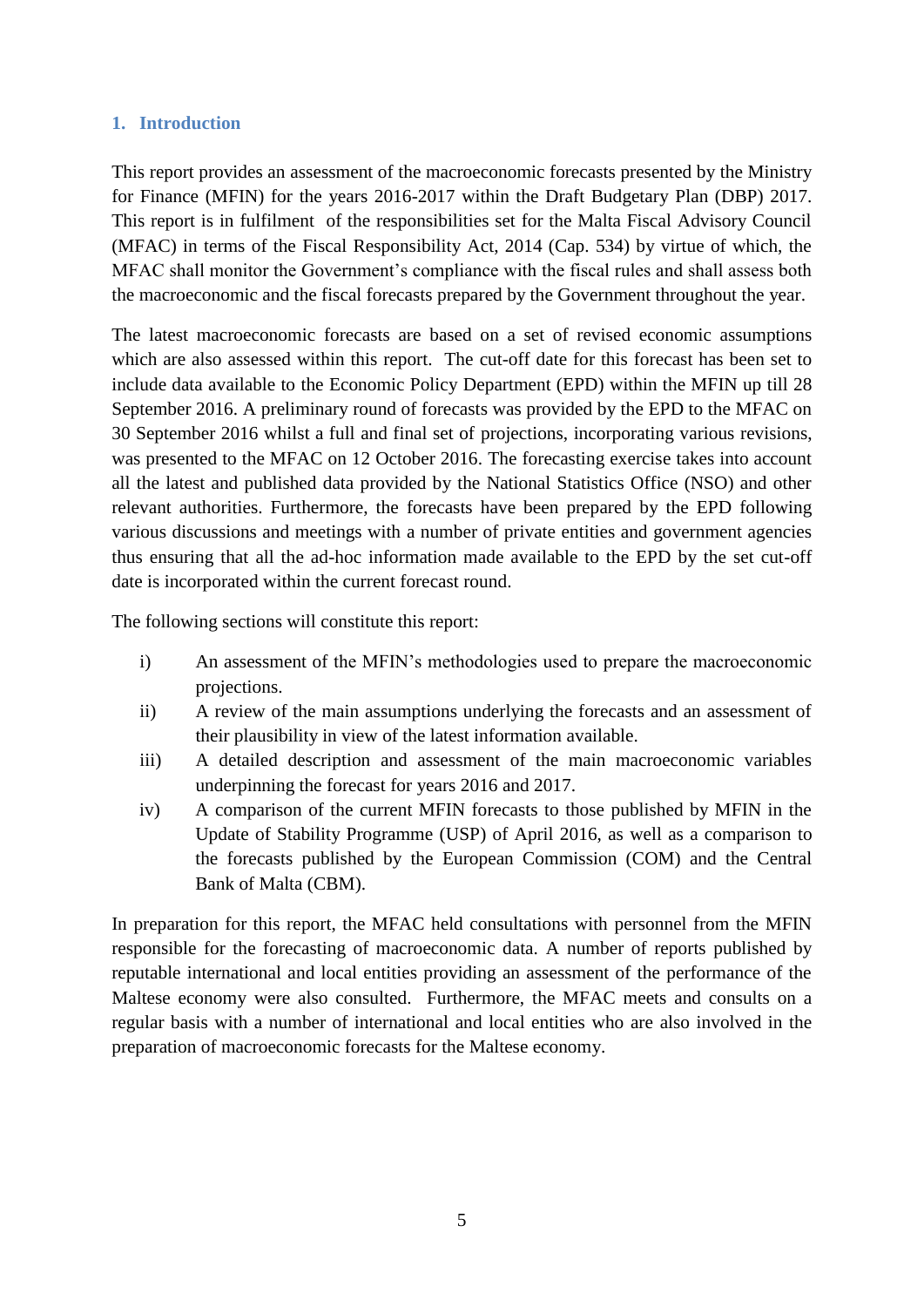## **2. An assessment of the MFIN's methodologies used to prepare the macroeconomic projections**

The forecasts presented by the MFIN are primarily based on a Keynesian structure type macroeconometric model based on quarterly data. This model is maintained by the EPD within the MFIN and this modelling structure has been the basis for the preparation of the macroeconomic forecast for the last few years. The model is mainly expenditure driven and comprises a set of structural equations which are updated regularly to reflect the latest trends observed from published data. This framework serves to provide a sound basis for the overall macroeconometric modelling exercise carried out by the MFIN. As is normal practice with most modelling structures, the structural equations are complemented by a number of identity and behavioural equations which are updated by ad-hoc information which is made available on a continuous basis to the experts working on the model. Such information is acquired through the continuous monitoring and feedback received by the EPD officials from various Government departments and other entities throughout the year. The forecast presented in this report for 2016 and 2017 also reflects the re-modelling and re-estimation of a number of variables within the model to capture changes in the variables of interest over the most recent data points.

It is positive to note from the discussions with the EPD that the macroeconomic forecasts presented in the DBP acknowledge a certain element of risk within a number of variables and in this regard a number of risk scenarios have been undertaken to assess the validity of the forecast estimates. The MFAC feels that this exercise in the quantification of risk helps to improve on the robustness of the latest macroeconomic forecasts as published in the DBP. Moreover, the MFAC positively notes that the EPD has now developed a number of alternative forecasting models which are meant to help in providing robustness checks to the outcome of the Keynesian model. The alternative models range from purely statistical to models of a more structural nature and provide a range of forecast values to indicate the likely forecast outcomes under the different modelling scenarios.

The model includes a number of exogenous variables to the system and such variables are populated with the latest available information to date. The inclusion of this exogenous component within the forecasting model is intended to deal primarily with the peculiarities arising from the smallness of the local economy and to incorporate within the system the dependence of the local activity to international market variations. In view of the expected volatility of the external sector and the resulting impact of such volatility for the local economy, the information pertinent to developments in such a sector is assumed to follow that provided by a number of international reputable organisations. This approach has been found, over various forecasting rounds, to serve as a good base for the external sector projection within the model. In particular, one notes that forecast assumptions are adopted from the International Monetary Fund (IMF), Consensus Economics<sup>1</sup> and the European Central Bank (ECB). The inclusion of these assumptions within the base structure of the

1

<sup>&</sup>lt;sup>1</sup> Consensus Economics is a leading international economic survey organization which polls a vast number of forecasts to derive projections for a number of key macroeconomic variables.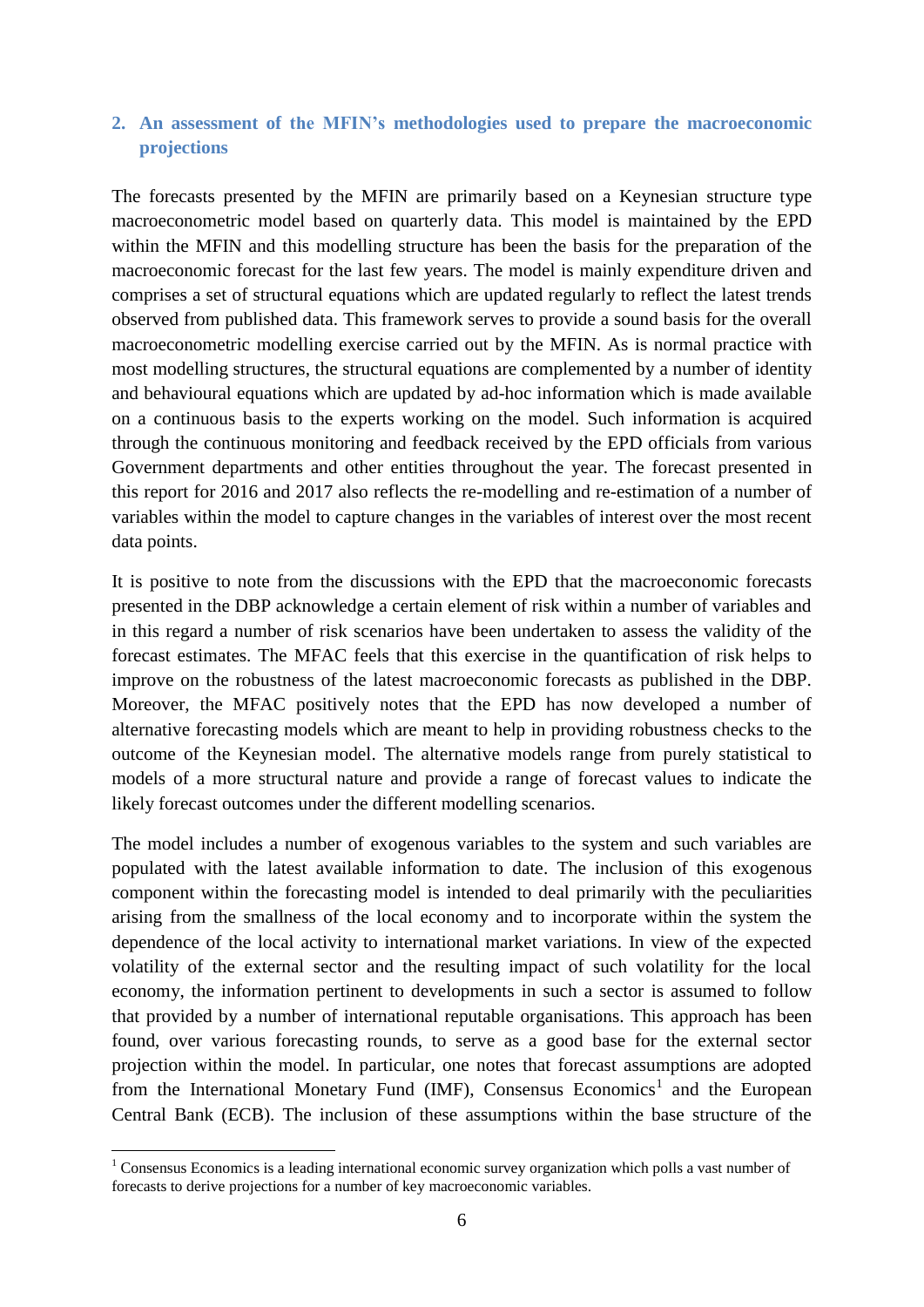forecasts is deemed as a good practice in view of the expected volatility inherent within such variables and its expected impact on the local economy.

The forecasts being assessed in this report represent an updated set of macroeconomic forecasts when compared to the forecast presented by MFIN in the USP 2016-2019 published in April 2016. Due to the timing requirements of this exercise, this forecasting run is based on data available up to the cut-off date of 28 September 2016. The base data within the modelling framework is thus the NSO News Release No.142/2016 published on 6 September 2016 covering and incorporating data for the first half of 2016. The MFAC acknowledges the commitment of the EPD to include within the forecast exercise all the published information available up to the set cut-off date.

As previously mentioned, the preparation of this forecast is also based on an element of expert judgement. It is positive to note that this process is very well documented by the EPD and reflects an internal structured exercise. The experience gained in economic modelling by the EPD ensures that the best possible use is made of all the ad-hoc information which becomes available prior to the start of the forecasting exercise. Moreover, the list of consultations with key stakeholders in the economy has been widened with a view to enhancing the forecast accuracy particularly of the more volatile variables such as gross fixed capital formation. The econometric model itself provides the necessary framework so that all information is translated into data which is relevant for the estimation process.

## **3. An assessment of the main assumptions underpinning the MFIN's macroeconomic forecasts**

This section provides an overview and an analysis of the main exogenous assumptions adopted by the EPD within its macroeconomic modelling framework. These assumptions reflect those variables which are determined outside of the model and which are thus independent from the state of other variables in the system. Hence, they typically relate to internationally related variables which, given the relative openness and the small size of the Maltese economy, are not expected to be specifically influenced by local developments. The MFAC positively notes that, given the importance and the volatility of such assumptions, these are sourced from reputable international organisations, particularly the ECB, Eurostat, and Consensus Economics<sup>2</sup>. Table 1 provides a list of these variables and their assumed forecast values, together with the data source used for each variable in consideration. The MFAC understands that the data shown in Table 1 reflects the latest information available to the EPD, which data is assumed to have been fully taken on board in the preparation of the DBP 2017 macroeconomic forecast. The assumptions incorporated in the forecast have an earlier cut-off date of 12 September 2016.

1

 $2$  Data sourced from Consensus Economics in Table 1 refers to data published in September 2016.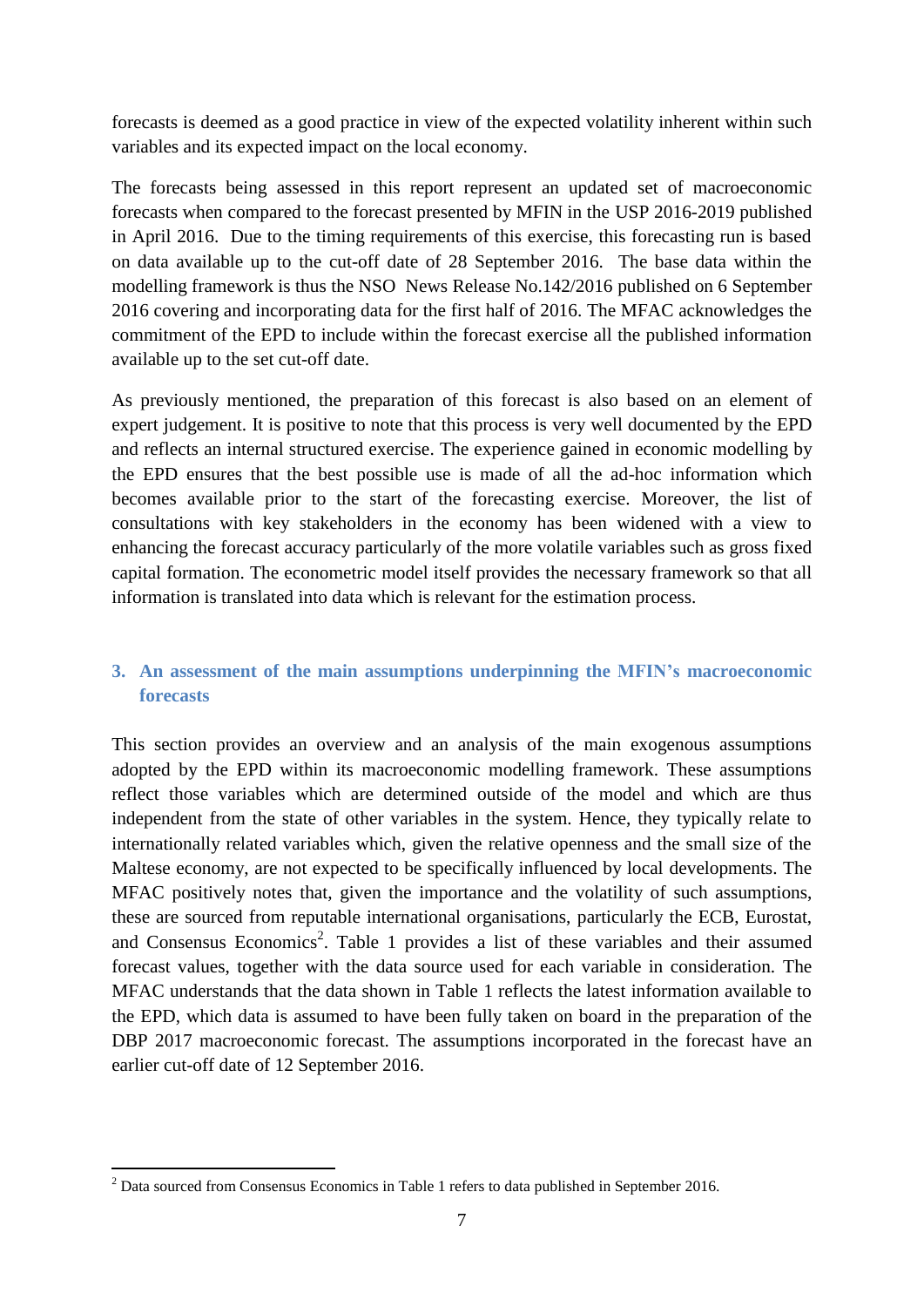| <b>Main Forecast Assumptions</b>                   | Data source                              | 2015     | 2016  | 2017  |
|----------------------------------------------------|------------------------------------------|----------|-------|-------|
|                                                    |                                          | (Actual) |       |       |
| Short-term interest rate<br>(annual average)       | <b>ECB</b>                               | 0.05     | 0.00  | 0.00  |
| Long-term interest rate<br>(annual average)        | <b>ECB</b>                               | 1.49     | 1.03  | 0.99  |
| USD/ $\epsilon$ exchange rate<br>(annual average)  | <b>ECB</b> and<br>Consensus<br>Economics | 1.10     | 1.12  | 1.09  |
| $STG/E$ exchange rate<br>(annual average)          | <b>ECB</b> and<br>Consensus<br>Economics | 0.73     | 0.83  | 0.86  |
| <b>Real GDP Growth</b><br>of main trading partners | Eurostat and<br>Consensus<br>Economics   | 1.80     | 1.50  | 1.30  |
| Oil Prices (Brent, USD/barrel)<br>(annual average) | EIA and<br>Consensus<br>Economics        | 52.35    | 43.36 | 50.30 |

#### Table 1: Main macroeconomic forecast assumptions

*Sources: MFIN*

Short-term interest rates are expected to decline from 0.05% in 2015 to a zero rate in 2016 and 2017. This follows the ECB's decision to cut-off short-term interest rates to zero, back in 16 March 2016, in its pursuit to avert deflation in the Euro-zone. Long-term interest rates are also projected to decline over the forecast horizon and are also expected to be below the rates that were projected at the time of the USP (April 2016). Indeed, these are expected to fall below the 1% level in 2017. The forecasted value for the euro with respect to the US dollar is projected to slightly appreciate over 2016, and to subsequently depreciate in 2017 to an exchange rate comparable to that recorded for 2015. One should also note that the USD/ $\epsilon$ exchange rate is expected to still hover around 1.1, as in the previous forecast round. With respect to the British pound, the euro is expected to appreciate over both forecast dates, whereas in the USP forecast of April 2016 the euro was similarly expected to appreciate in 2016 but to depreciate in 2017 with respect to the British pound.

The developments within the main trading partners of Malta are of significant importance to the economic developments within the Maltese economy. The real GDP growth of these trading partners is expected to remain positive, albeit slowing down to a growth rate of 1.5% and 1.3% for 2016 and 2017 respectively, from the 1.8% registered growth in 2015. These growth rates differ from the anticipated trajectory of a stable growth in 2015 and 2016 of 1.6%, and an increase of 1.7% in 2017, as indicated in the previous forecast round. Moreover, the level of economic activity in the European Union (EU) is also of significant importance to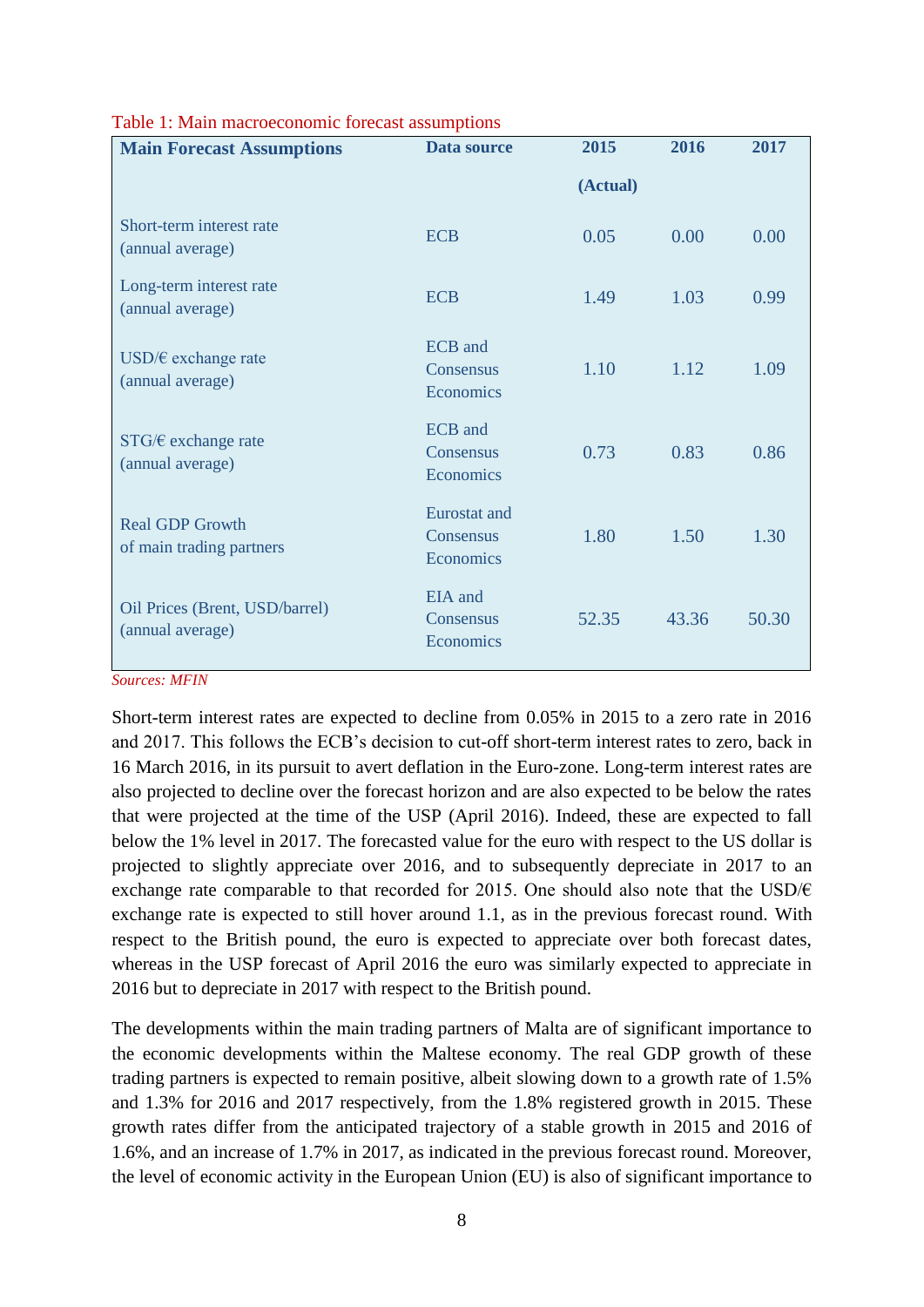the economic activity in Malta. The COM anticipates a moderate growth rate for economic output within the EU, with real GDP growth rates remaining rather stable around the 1.9% mark during the 2015-2017 period, albeit suggesting that the downside risks to the projections are considerable<sup>3</sup>.

Recent world economic developments are reflected in the forecast for the international price of oil. The annual average price of oil per barrel in 2015 stood at \$52.35. In 2016, the price of oil per barrel is expected to fall to \$43.36, and is forecasted to rise again in 2017 to \$50.30. The latest oil price projections for the period 2016-2017 are higher than those projected in the USP forecast of April 2016. Notwithstanding this, the direction of the movements in oil prices is the same as in the USP of April 2016.

One should acknowledge that with respect to the anticipated trajectory of the above mentioned variables, there still exists a certain element of risk and uncertainty, which could have an influence on the anticipated growth pattern of the main macroeconomic variables projected in the DBP 2017.

Apart from these internationally related assumptions, the EPD also takes into consideration a number of other exogenous policy related assumptions that are of a domestic nature. The MFAC considers that due to the possible volatility of certain components and the difficulty in modelling certain government policies on the economy, these exogenous treatments contribute to better stability within the modelling framework. It must be said that, as opposed to previous years, when the inventory component was assumed to have a zero contribution rate to GDP, the role of the inventory component in terms of its contribution to real GDP growth is now assumed by EPD to be positive for 2016. The MFAC acknowledges that this has been done since the inventory component<sup>4</sup> for the first 6 months of the year had a significant influence on GDP growth. On the other hand, for the second half of 2016, the level of inventories was assumed to be retained as fixed at the level recorded for the first half of 2016 within the national accounts data. Moreover, owing to the observed volatility of this component over time, this variable was treated as constant at the 2016 levels for 2017. The implication of this assumption is that no contribution to GDP growth is being forecasted for this component for 2017. In this regard, the MFAC would like to highlight the importance of retaining consistency in the treatment of this component over future forecast rounds.

#### **4. An assessment of the MFIN's macroeconomic forecasts for 2016 – 2017**

This section of the report provides an overview and description of the main macroeconomic variables forecasted for the period 2016 and 2017 by the EPD thus providing an assessment of the macroeconomic estimates over the short-term forecast horizon. Risks to the forecasts are identified within the context of the current domestic and international macroeconomic

1

<sup>&</sup>lt;sup>3</sup> See the COM's spring forecast overview, available on:

http://ec.europa.eu/economy\_finance/eu/forecasts/2016\_spring/overview\_en.pdf

<sup>&</sup>lt;sup>4</sup> This is assumed to incorporate also an element of statistical discrepancy between the expenditure and output approaches used to measure GDP.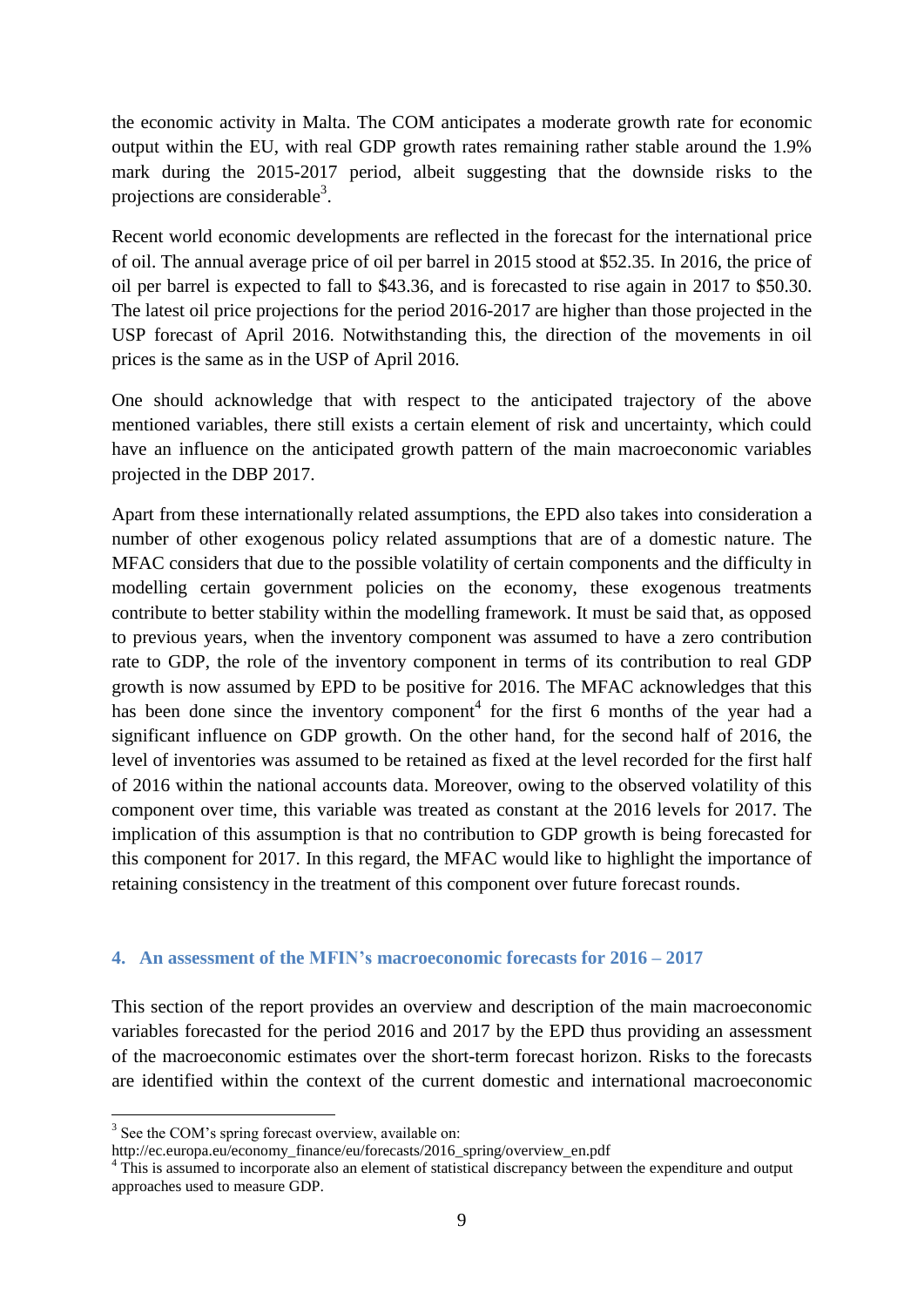environment. The forecasted macroeconomic projections are presented for reference purposes within Table 2. This table also includes the actualized 2015 figures for the variables under consideration, which figures serve as a base for the modelling exercise carried out by the EPD. Chart 1 provides a graphical illustration of the various GDP aggregates, showing the growth rates within each of the components for the years 2015-2017.



Chart 1: Growth rates (%) of selected macroeconomic variables (chain linked volumes)<sup>5</sup>

The expected positive outlook for 2016, in terms of real GDP growth, has to be seen in the light of the relatively exceptional rate of growth registered in 2015. The economy is projected to retain its positive momentum, albeit growing at a slower pace, with real GDP growth in 2016 projected to increase by 3.9% compared to the 6.2% registered a year before. GDP in nominal terms is projected to increase by 5.7% in 2016 following the strong growth rate of 8.6% recorded in 2015 (see Table 2).

As recorded over the recent past years, the main contributor to GDP growth is expected to be the domestic demand sector of the economy, with a marginally positive contribution expected from the external component of GDP for 2016 (see Chart 2). Developments within the net exports sector of the economy for 2016 are underpinned by the expected investment path for 2016 and the growth developments in Malta's main trading partners. Following the extraordinary increase recorded within the investment category for 2015, this component of expenditure for the economy is expected to register relatively more modest rates of growth in the forecast years. The volatile nature of the gross fixed capital formation component and the

*Source: MFIN*

<sup>&</sup>lt;sup>5</sup> Figures for 2015 are based on actual data, whilst the figures for 2016 and 2017 are forecasts.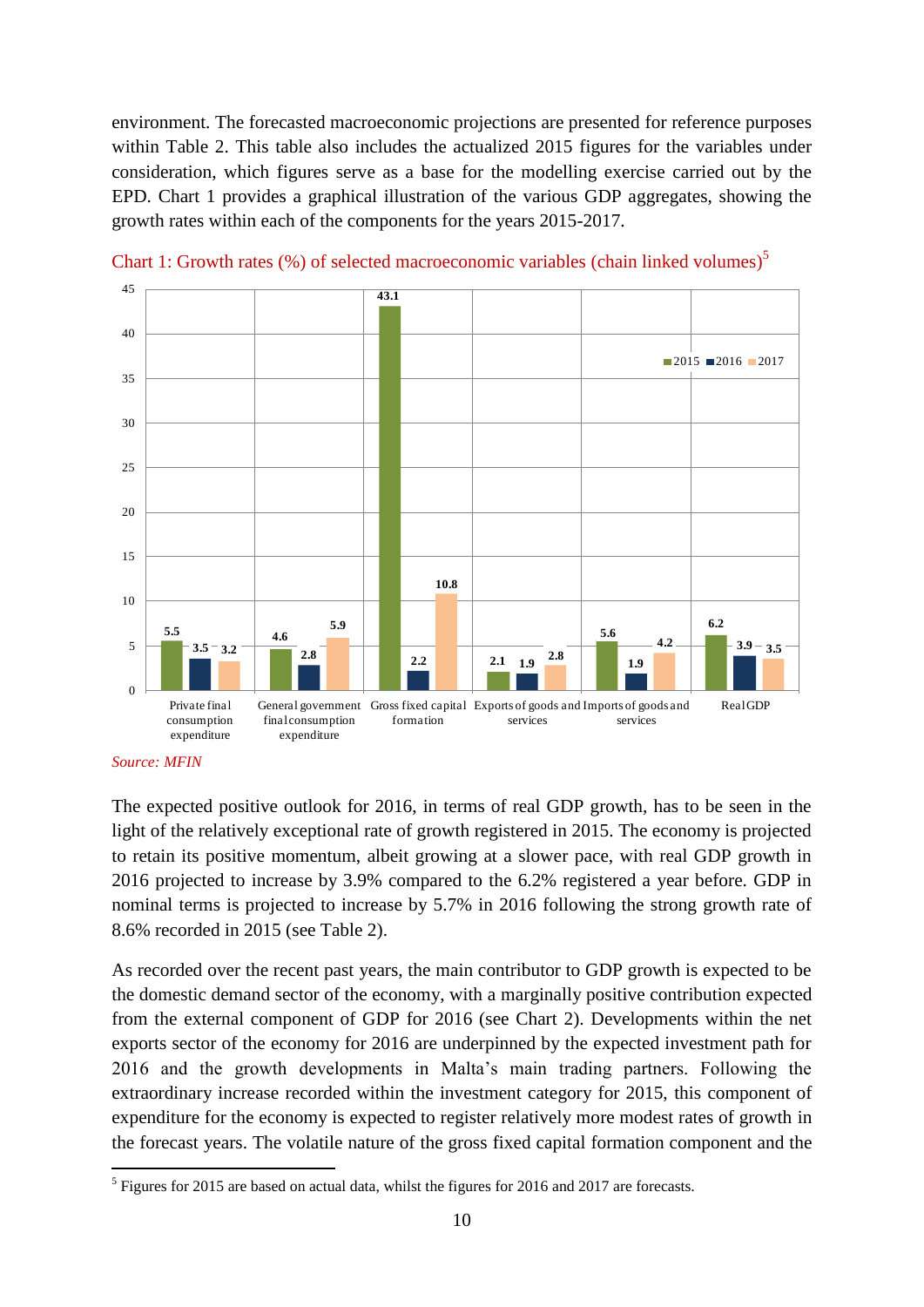underlying risks which underpin the external sector, are factors which should be acknowledged as the main elements of risk surrounding the realization of the real GDP growth forecast over 2016.

|                                                               | 2015          | 2016 | 2017   |
|---------------------------------------------------------------|---------------|------|--------|
| At chain linked volumes by year (reference year 2010)         | <b>Actual</b> |      |        |
| Private final consumption expenditure <sup>7</sup>            | 5.5           | 3.5  | 3.2    |
| General government final consumption expenditure              | 4.6           | 2.8  | 5.9    |
| Gross fixed capital formation                                 | 43.1          | 2.2  | 10.8   |
| Exports of goods and services                                 | 2.1           | 1.9  | 2.8    |
| Imports of goods and services                                 | 5.6           | 1.9  | 4.2    |
| <b>Real GDP</b>                                               | 6.2           | 3.9  | 3.5    |
| <b>Nominal GDP</b>                                            | 8.6           | 5.7  | 5.8    |
| Contributions to real growth (percentage points) <sup>8</sup> |               |      |        |
| Final domestic demand                                         | 11.7          | 3.0  | 5.4    |
| <b>Inventories</b>                                            | $-0.8$        | 0.8  | 0.0    |
| Net exports                                                   | $-4.7$        | 0.1  | $-2.0$ |
| <b>Deflators</b>                                              |               |      |        |
| Private final consumption expenditure                         | 1.1           | 1.1  | 1.2    |
| General government final consumption expenditure              | 1.0           | 1.1  | 1.2    |
| Gross fixed capital formation                                 | 6.0           | 3.1  | 4.1    |
| Exports of goods and services                                 | 1.5           | 1.0  | 1.2    |
| Imports of goods and services                                 | 1.6           | 0.9  | 1.1    |
| <b>GDP</b> Deflator                                           | 2.3           | 1.8  | 2.3    |
| <b>Inflation rate</b>                                         |               |      |        |
| <b>HICP</b>                                                   | 1.2           | 1.0  | 1.5    |
| Labour market <sup>9</sup>                                    |               |      |        |
| Employment growth                                             | 3.4           | 3.3  | 2.7    |
| <b>Unemployment Rate</b>                                      | 5.4           | 4.9  | 5.0    |
| Compensation per Employee                                     | 2.8           | 2.8  | 2.8    |
| Labour productivity, persons <sup>10</sup>                    | 2.7           | 0.6  | 0.8    |
| <b>Potential output and Output gap</b>                        |               |      |        |
| <b>Potential Output</b>                                       | 4.7           | 4.5  | 4.6    |
| Output Gap (% of potential output)                            | 1.7           | 1.1  | 0.1    |

Table 2: Macroeconomic variables for  $2015 - 2017^6$ 

*Source: MFIN*

1

<sup>&</sup>lt;sup>6</sup> The figures in the table represent growth rates unless otherwise stated. 2015 figures represent actualised data.

<sup>2016</sup> and 2017 figures represent forecasts. 7 Includes Non-Profit Institutions Serving Households (NPISH) final consumption expenditure.

<sup>&</sup>lt;sup>8</sup> Chain-linking by volumes gives rise to the contributions of GDP not necessarily adding up to the aggregate real GDP growth.

 $9^9$  Data for the percentage change in employment growth, for compensation per employee and for labour productivity in the DBP are based upon the National Accounts definition of total employment.

<sup>&</sup>lt;sup>10</sup> Represents real GDP per person employed.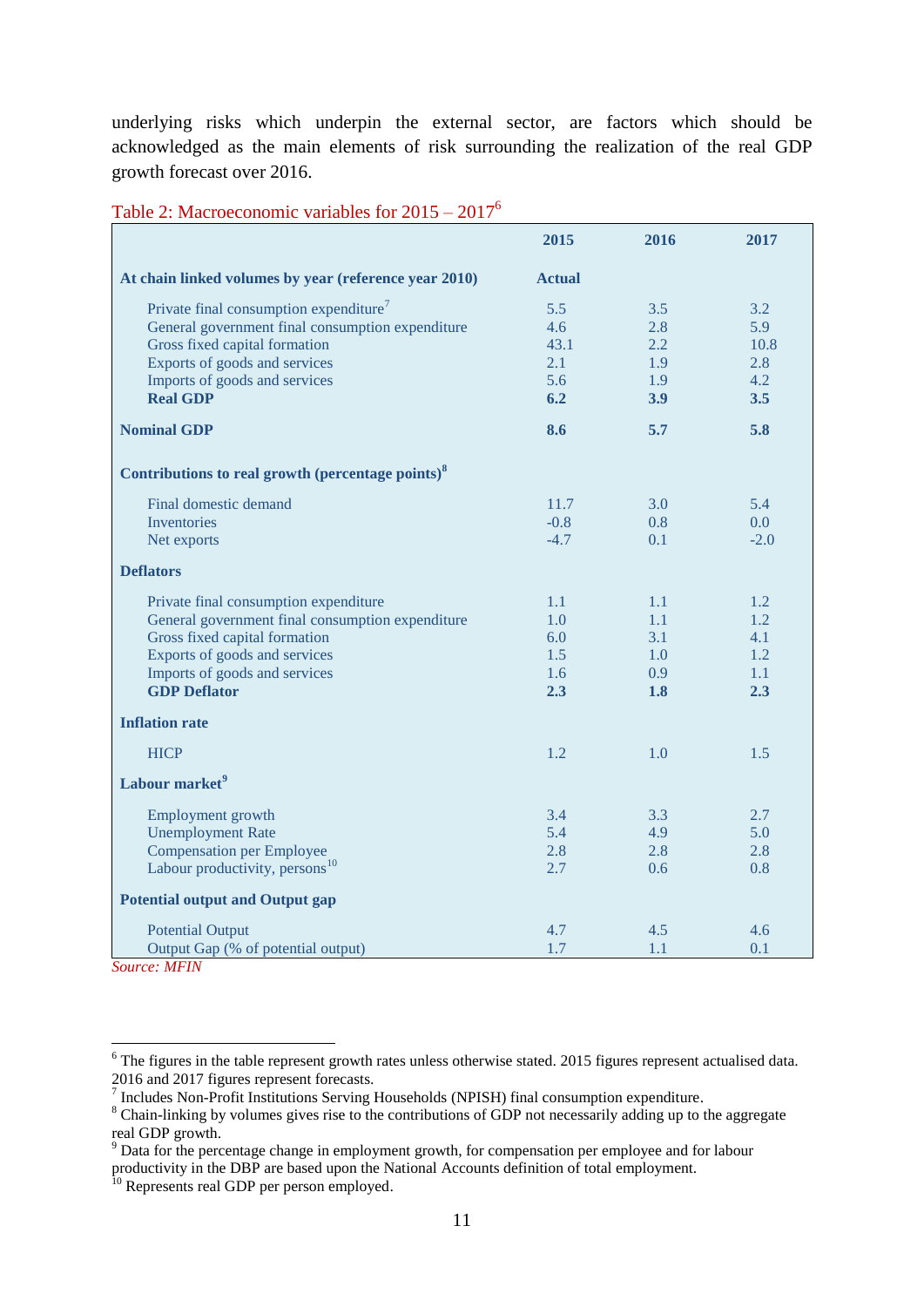A positive contribution towards GDP growth is now expected from the inventory component for 2016 as a result of a change in methodology of treatment by the EDP for this variable. The EPD assume a contribution to GDP growth for 2016 which is in line with the national accounts data available up to the first half of data for 2016. Of importance to the overall forecast values in real terms are the expected developments in both the import and export deflators. Variations within such deflators have a significant impact on GDP real growth rates and the risk of such variations have to be taken into consideration.

Developments for 2017 are expected to similarly follow those projected for 2016. GDP is being projected to increase by 5.8% in nominal terms, which translates into an increase of 3.5% in real terms. As expected for the year 2016, the main contributor to GDP growth is expected to remain the domestic demand component of the economy with a negative contribution from the external component being expected for year 2017.

As shown by Chart 2 it is evident that the EPD is expecting no significant variations in the trajectory for the components of economic growth over the 2016 and 2017 years. Whilst recognising the high volatility within some of the major components of GDP and the likely impact which this could have on the overall targets for the economy, it is the view of the MFAC that the position being taken by the EPD in the current forecast round is for a cautious and prudent outlook which reflects the most recent results achieved for 2014 and 2015. This section of the report will now focus on each of the components which comprise aggregate demand in the economy. A definition based on the European System of National and Regional Accounts (ESA 2010) manual for each of the variables under consideration is also provided. The expected future developments within each of the components is analysed in terms of the most recent data available for the variables under study. To this effect and to better illustrate the time series trajectory of the variables under study, Chart 3 provides a graphical illustration for each of the components covering the period 2004-2017.



Chart 2: Contributions to real GDP growth (percentage points)

*Source: MFIN*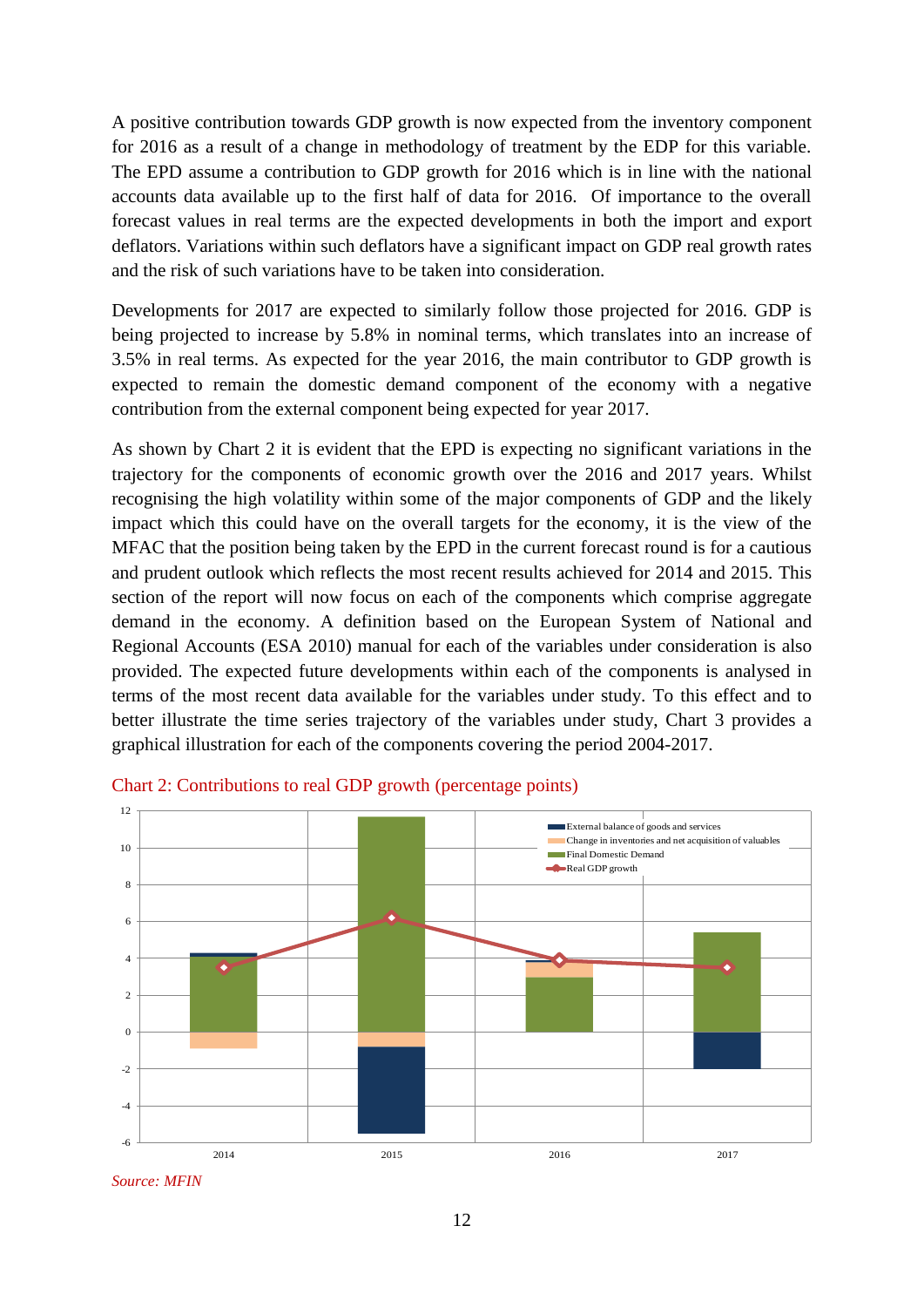

#### Chart 3: Individual macroeconomic variables (at chain linked volumes)

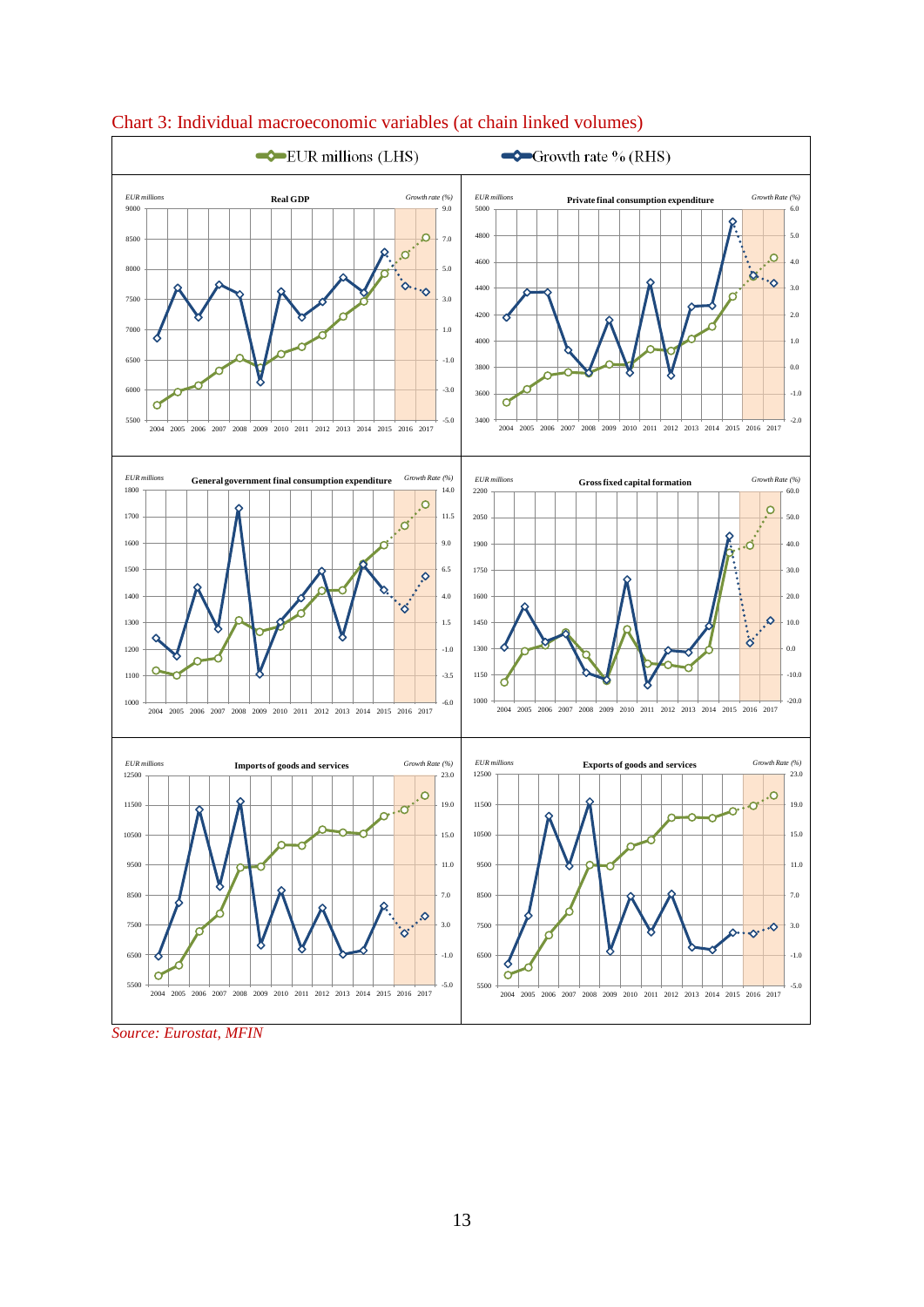## **4.1. Private final consumption expenditure**

*Definition: Consists of the total outlay on individual goods and services by resident households, including those sold at below-market prices. It includes imputed expenditures or transactions which do not occur in monetary terms and can therefore not be measured directly.*

Private final consumption expenditure, $11$  measured in real terms, is expected in 2016 to maintain the growth momentum recorded in 2015, albeit at a somewhat slower pace. In fact, this important component of aggregate demand is being projected to grow by a further 3.5% in 2016 following the significant increase of 5.5% registered for 2015. As shown in Chart 3 the growth rate of this variable has been constantly above the 2% mark for the last few years, clearly reflecting its important contribution to developments in domestic demand. The positive growth rate for 2016 is expected to be primarily driven by the developments within the labour market, inflationary expectations and the expected estimates of the real disposable income. Developments within the labour market, both in terms of the generation of employment and the registered unemployment rate, are conducive towards further growth in private consumption expenditure. In addition, the projected positive increase in compensation per employee is expected to further provide the necessary stimulus to sustain the growth in private consumption expenditure. The underlying assumed deflator for private consumption expenditure is expected to grow in line with the Harmonised Index of Consumer Prices (HICP) for year 2016. Real private final consumption expenditure is expected to grow by a further 3.2% in 2017 to further consolidate the role of this variable within the domestic demand component of the economy. Indeed, the positive contribution from the domestic demand component to growth in GDP is primarily affected by the expected developments within the component representing private final consumption expenditure.

## **4.2. General government final consumption expenditure**

*Definition: Includes the value of goods and services purchased or produced by general government and directly supplied to private households for consumption purposes.*

Real general government final consumption expenditure for 2016 is expected to grow at a relatively slow pace of 2.8% when compared to the rates of 7.0% and 4.6% recorded for 2014 and 2015 respectively. For 2017, a strong increase of 5.9% is being projected by MFIN. The growth rates for 2016 and 2017 are underpinned by the expected increases in both intermediate consumption and compensation of employees within the government sector. The MFAC notes that the forecasted trajectory of general government final consumption expenditure does reflect the latest information in line with the government's fiscal consolidation plan. It is important in this regard to stress that the actualisation of such rates of growth heavily depend on the ability and commitment of Government to respect its budgetary

<sup>1</sup>  $11$  It should be noted that within this report the figures presented for private final consumption expenditure also include NPISH.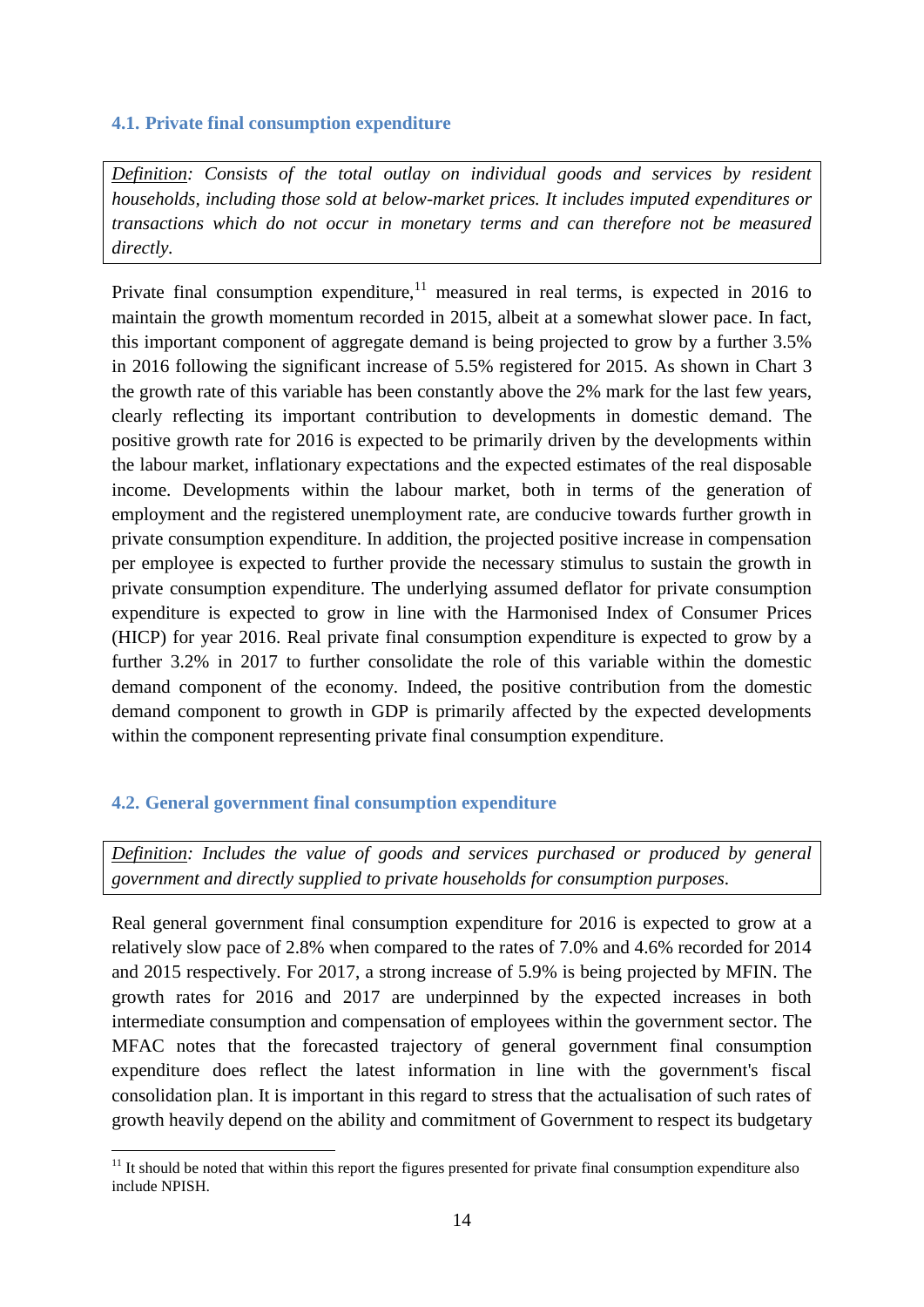targets in the forecasted years. The projected growth rates also depend on the anticipated revenues from market output given that the latter is deducted for the purposes of computing government consumption.<sup>12</sup>

## **4.3. Gross fixed capital formation**

*Definition: Consists of resident producers' acquisitions, less disposals, of fixed tangible or intangible assets. This covers in particular machinery and equipment, vehicles, dwellings and other buildings.*

Notwithstanding the exceptionally high rate of real growth of 43.1% registered for gross fixed capital formation in 2015, growth in this category of expenditure is still expected to be positive at 2.2% in 2016. For 2017, real gross fixed capital formation is projected to increase by a further 10.8% in view of the public and private projects envisaged to materialise during the course of 2017. Indeed, as shown in Chart 3 the investment component of GDP is characterised by significant fluctuations from year to year, reflecting the highly volatile nature of this variable. As a result, there is an element of risk associated to the actualisation of the forecasts for this category of expenditure, and the impact of such risks on the overall GDP forecast growth rates needs to be acknowledged. Underpinning the expected growth rates in gross fixed capital formation is the assumed materialisation of a number of one off public and private sector projects. Moreover, one notes that the forecast for this component embodies the continuation of the large investment undertaken within the aviation industry over recent years. The MFAC positively notes that within the current forecast estimates, the EPD has only incorporated investment streams from projects for which a considerable level of detail was available and where the risk for the non-materialisation of the project was deemed to be low. This serves to base the current forecast on a prudent footing thus lowering the risks associated with this important domestic demand component of GDP.

Driving the relatively low growth expectation for 2016 is the expectation of a level of investment within the public and private sector which is positive and also of substantial value, but nonetheless resulting in low growth rates as a result of the base effect due to the actualised investment levels of 2015. A number of projects planned for the recent years are getting to the end of their implementation process and this is having an effect on the projections for 2016 and beyond. It is to be positively noted that in view of the envisaged volatility within the gross fixed capital expenditure component from year to year, the econometric methodology adopted to forecast such a variable is augmented by ad-hoc information collected from different sources, particularly government entities, responsible for investment development.

<sup>1</sup> <sup>12</sup> Market output includes revenues generated from streams such as sales made by Extra-Budgetary Units (EBUs) as well as from the proceeds resulting from the Individual Investor Programme (IIP).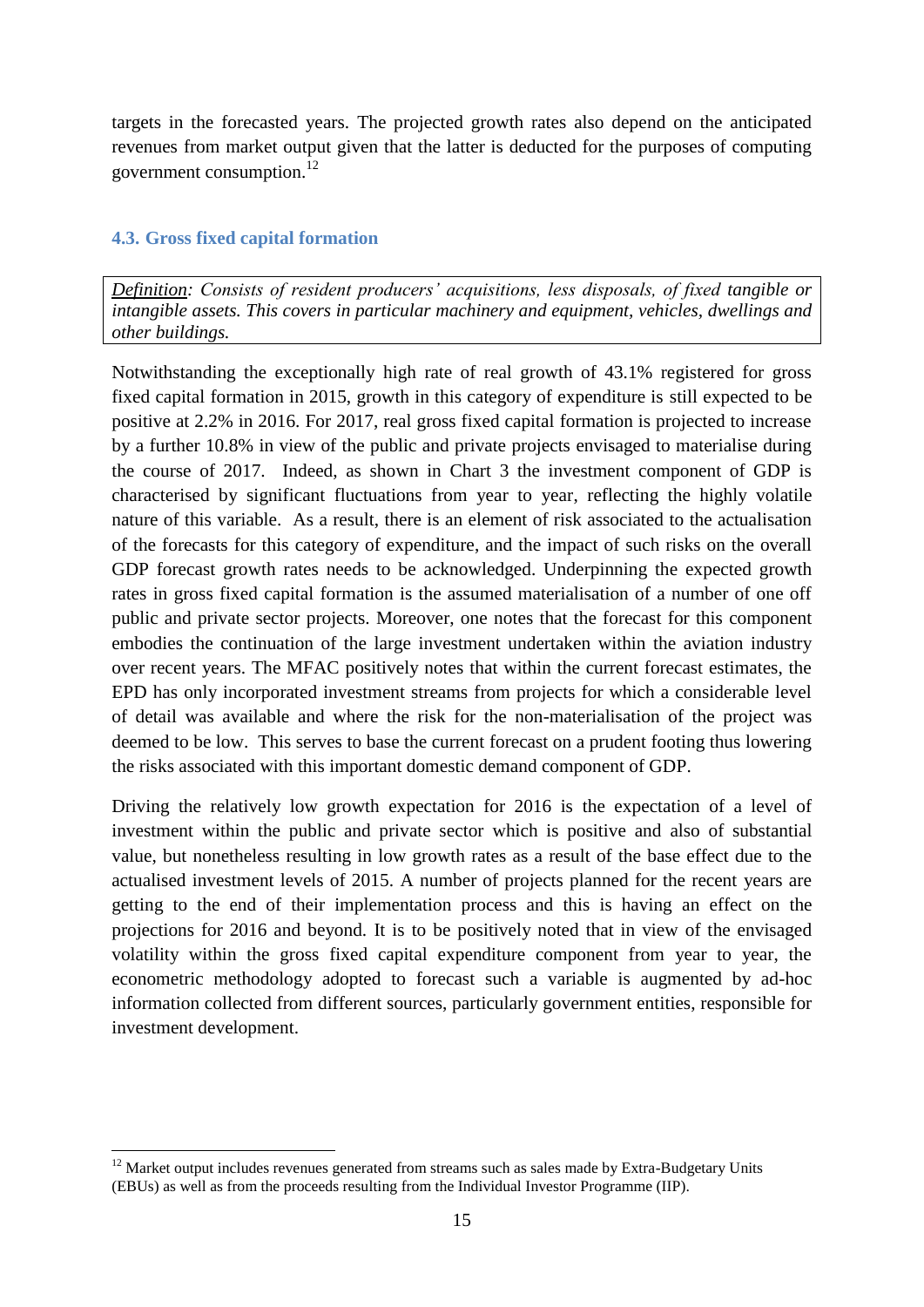### **4.4. Exports and Imports of goods and services**

*Definitions: Exports of goods and services consist of transactions of goods and services (sales, barter and gifts) from residents to non-residents. Imports of goods and services consist of transactions in goods and services (purchases, barter, and gifts) from nonresidents to residents. Imports and exports of goods occur when economic ownership of goods changes between residents and non-residents. This applies irrespective of corresponding physical movements of goods across frontiers.*

Following the significant negative contribution to GDP growth recorded for 2015, mainly due to the high imports of goods and services resulting from the recorded investment growth, a marginally positive contribution from net exports is being projected for 2016. Exports and imports of goods and services in real terms are both projected to grow by 1.9% in 2016. For 2017, the projected growth rate for real imports of goods and services is expected to exceed the rate for real exports, growing by 4.2% in comparison to the 2.8% export growth forecast.

One recognizes that there is an inherent element of risk associated with the realization of the projected growth in real exports and real imports over 2016 and 2017. The volatility of these components of expenditure, highlighted by the significant fluctuations in growth rates over the years in Chart 3, are a risk to the realisation of GDP growth within this forecast round. A number of uncertainties have to be acknowledged in this regard. In particular, an element of risk for export growth could stem from a scenario wherein growth within Malta's main trading partners turns out to be less favourable than what is being assumed in the current forecast. This may be due to variations with respect to the assumed path for the euro and the possible impact on trade and tourism which could be affected from possible changes in the international political scenario. The projected developments in imports of goods and services also very much depend on developments in private consumption expenditure and in the ability of the local economy to absorb the projected investment plans.

A number of factors are expected to contribute to the growth in exports over 2016 and 2017. This growth is anticipated to be supported by the performance of a number of sectors within the local economy and growth in world  $GDP<sup>13</sup>$  which although expected to be lower than in the previous forecast round, is still expected to leave its mark on the local export shares. In particular, at the sectoral level, MFIN is expecting growth in exports of goods and services to be driven by the expectation of a positive performance in the pharmaceuticals industry, financial services, other business, tourism and other services. The MFAC notes that similar patterns are being projected for the export and import deflators, thereby exerting a neutral impact on developments in GDP.

The projected patterns of growth for imports of goods and services for 2016 and 2017 are highly contingent on the assumed patterns of growth within the private consumption expenditure and investment components. In particular, the growth in imports for 2016 and

<sup>1</sup> <sup>13</sup> Within the context of the forecast exercise world GDP growth is taken to be the weighted average GDP growth (based on export shares) of the main trading partners of the Maltese economy.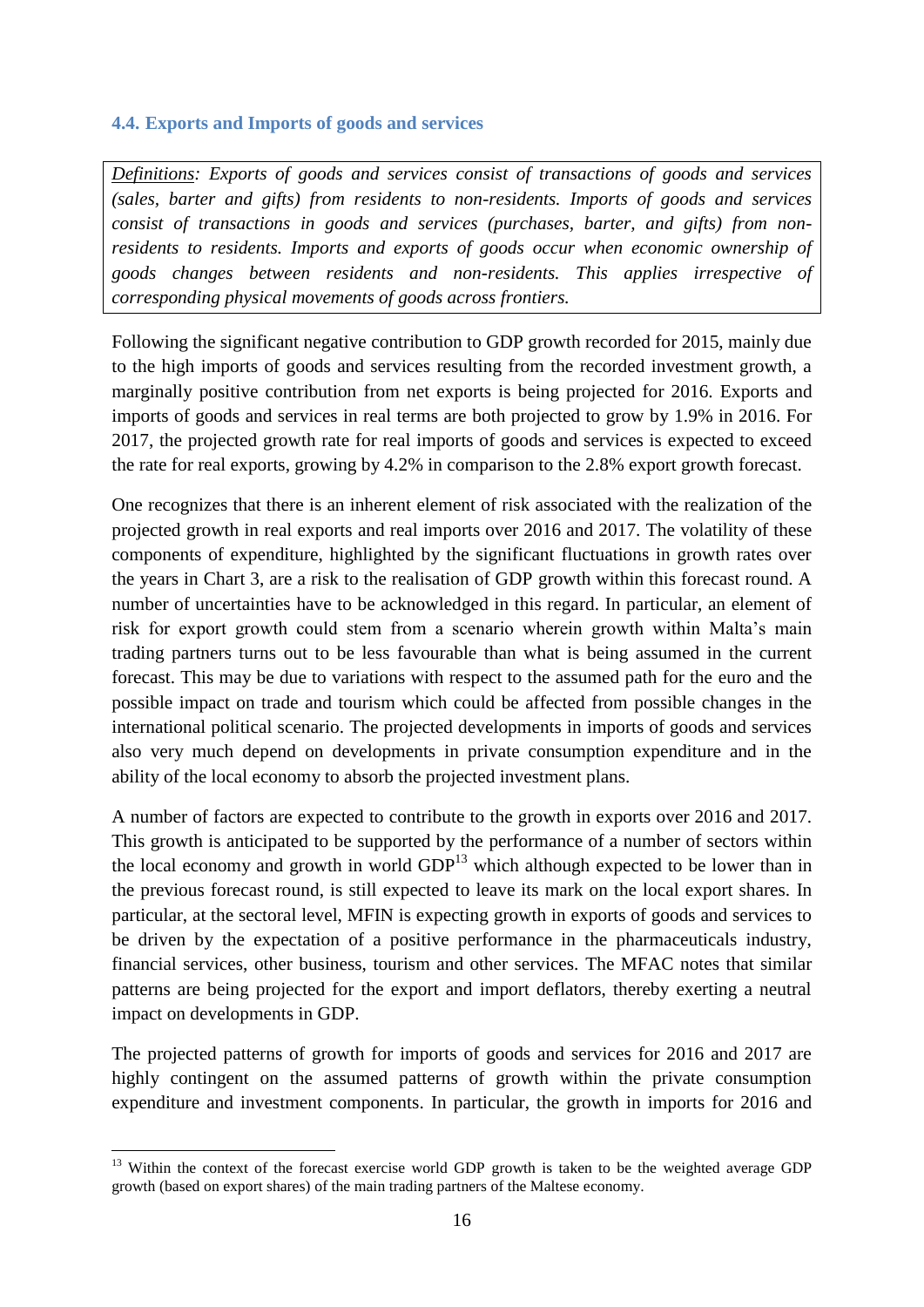2017 is underpinned by the expected expansion within a number of export oriented industries and the expansion in private consumption expenditure which is being forecasted to persist over the years. In particular as illustrated in Chart 3 one notes the relative high volatility in the imports of goods and services component over the years. Developments within the imports of goods and services component heavily depend on the realisation of a number of planned public and private sector investment projects which contain a high element of import content.

## **4.5. Inflation as measured by the Harmonized Index of Consumer Prices**

*Definitions: Inflation is an increase in the general price level of goods and services. It is defined as the change in the prices of a basket of goods and services that are typically purchased by households. The HICP is the consumer price index as it is calculated in the European Union (EU) according to a harmonised approach and a single set of definitions.*

The HICP in 2016 is expected to remain subdued and grow by 1.0%. This indicator is the main measure for inflation and price stability within the economy. The expected increase is marginally below that recorded for 2015 when an inflation rate of 1.2% was recorded. Inflationary pressures are forecasted to remain weak for year 2016 in view of the low inflation rate recorded for the first months of the year and developments recorded in energy prices. The acceleration in the inflation rate for 2017, reaching 1.5%, reflects the assumed developments in international oil prices and exchange rate movements over the forecast horizon.

## **4.6. Labour market statistics**

*Definitions: Employment growth refers to the increase in the number of people engaged in productive activities in an economy. The unemployment rate is the ratio of the unemployed to the active population (labour force) of the same age, that is, employed and unemployed persons. Compensation per employee is defined as the average remuneration, in cash or in kind, payable by an employer to an employee in return for work done by the latter during the accounting period. Labour productivity measures the amount of goods and services produced by each working person.<sup>14</sup>*

The projected growth in employment and the unemployment rate are expected to reflect a number of recently introduced policies as well as developments arising from various ongoing active labour market policies. Following the positive employment growth rate registered for 2015, employment is expected to grow by 3.3% in 2016 and by a further 2.7% in 2017. The unemployment rate is expected to decline from the 5.4% recorded in 2015 to 4.9% in 2016

<sup>&</sup>lt;u>.</u>  $14$  The labour market data provided in Table 2 of this report is based on the National Accounts definition, which differs from the Eurostat definition which is based on the resident population concept used in the Labour Force Survey (LFS).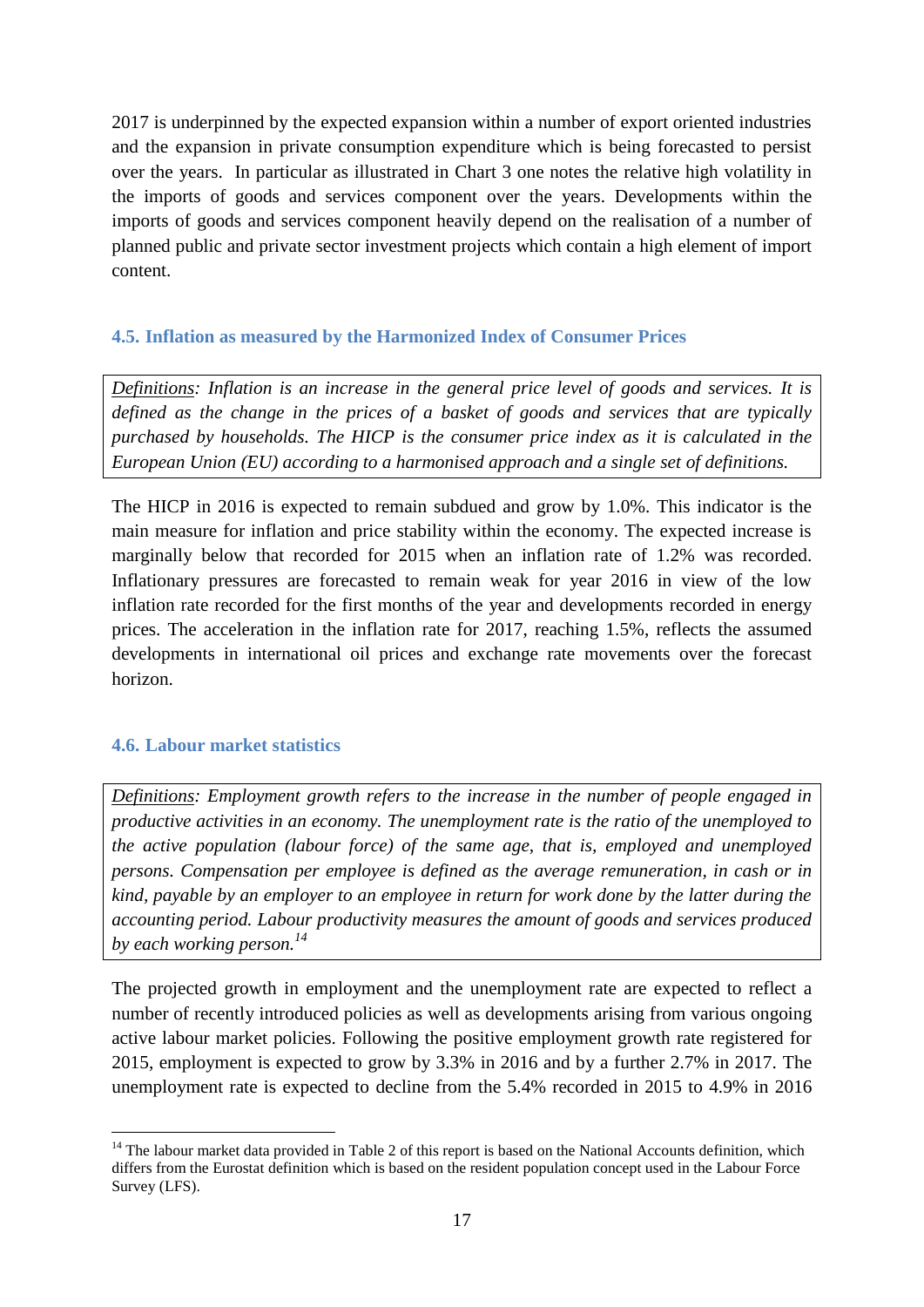and to marginally increase to 5.0% in 2017. The MFAC notes that the unemployment rate being forecasted for years 2016 and 2017 are below the rates expected for the EU average.

Positive employment developments within all sectors of the economy are expected for both 2016 and 2017. In particular, encouraging rates of growth are projected for the other business services sector and the remote gaming sector. In general, the performance of the labour market is supported by a higher female employment rate which reflects the impact of the various active labour market policies undertaken by the Government in the last few years. The current policies aimed to further increase employment flexibility are also expected to have an impact on labour market indicators over the forecast years. The MFAC notes the stable increase projected for compensation per employee in 2016 (2.8%) when compared to the 2015 rate. The compensation per employee component in 2017 is expected to develop on the same lines of 2015 and 2016.

### **4.7. Potential output and the output gap**

*Definitions: Potential output is the level of output that an economy can produce at a constant inflation rate. An output gap refers to the difference between actual and potential GDP as a per cent of potential GDP. A positive (negative) output gap means that actual output is above (below) the trend or potential level of output, and suggests the possible emergence (absence) of inflationary pressure.*

The estimates generated by the EPD for potential output and subsequently the output gap for the 2015 to 2017 period are based on a methodology commonly agreed upon with the COM, namely, the production function approach. The expected developments in potential output and subsequently the output gap for the 2016 and 2017 periods are presented within Table 2. Potential output is expected to be primarily affected by developments within the gross fixed capital formation component and activity levels within the labour market. The forecast for growth in potential output for 2016 is of 4.5% and of 4.6% in 2017. To this effect the output gap is expected to remain positive in 2016, albeit lower in magnitude when compared to that recorded for 2015. The output gap is projected to close even further in 2017 but still remain slightly positive.

## **5. A comparative analysis of MFIN's macroeconomic projections presented in the DBP 2017**

This section includes an analysis of the updated forecasts presented in the DBP 2017 by the MFIN and compares such forecasts to those which had been presented by MFIN in the USP in April 2016. Divergences between the two sets of estimates are highlighted and discussed in this section of the report. Furthermore, the updated forecasts presented by MFIN in the DBP 2017 are also compared to the forecasts prepared by the COM and the CBM. In view of the fact that different institutions produce forecasts at different points in time, discrepancies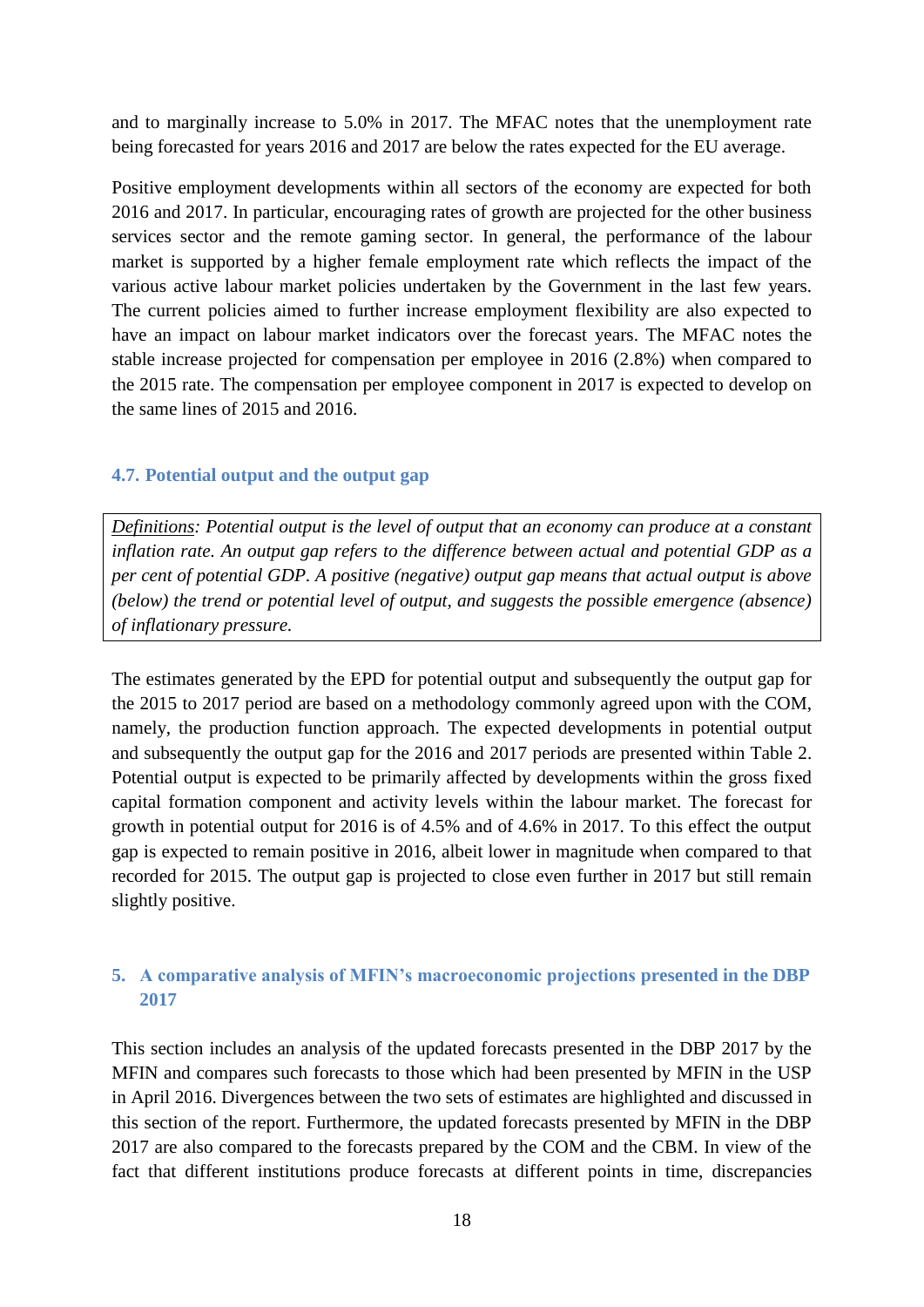between the respective estimates could also be influenced by the level of information available at the set cut-off date for the relative forecasts. Table 3 provides data for the macroeconomic estimates published by the different institutions. Furthermore, Chart 4 and Chart 5 provide a graphical illustration of the differences in the estimated individual components of real GDP which are projected by these institutions for 2016 and 2017, respectively.

|                                                                          | 2016        |             |            |            | 2017        |             |            |            |
|--------------------------------------------------------------------------|-------------|-------------|------------|------------|-------------|-------------|------------|------------|
|                                                                          | <b>MFIN</b> | <b>MFIN</b> | <b>COM</b> | <b>CBM</b> | <b>MFIN</b> | <b>MFIN</b> | <b>COM</b> | <b>CBM</b> |
|                                                                          | <b>OCT</b>  | <b>APR</b>  | <b>SPR</b> | <b>JUN</b> | <b>OCT</b>  | <b>APR</b>  | <b>SPR</b> | <b>JUN</b> |
| At chain linked volumes by year<br>(reference year 2010)                 |             |             |            |            |             |             |            |            |
| Private final consumption<br>expenditure                                 | 3.5         | 3.5         | 4.4        | 4.6        | 3.2         | 2.4         | 3.5        | 3.6        |
| General government final<br>consumption expenditure                      | 2.8         | 2.2         | 4.4        | 4.4        | 5.9         | 5.1         | 7.2        | 6.2        |
| Gross fixed capital formation                                            | 2.2         | 1.6         | 1.0        | 2.7        | 10.8        | 9.2         | 3.0        | 6.1        |
| Exports of goods and services                                            | 1.9         | 3.4         | 3.4        | 2.8        | 2.8         | 3.0         | 4.0        | 3.0        |
| Imports of goods and services                                            | 1.9         | 2.4         | 3.0        | 2.2        | 4.2         | 3.9         | 4.5        | 3.3        |
| <b>Real GDP</b>                                                          | 3.9         | 4.2         | 4.1        | 4.9        | 3.5         | 3.1         | 3.5        | 4.2        |
| <b>Contributions to real growth</b><br>(percentage points) <sup>16</sup> |             |             |            |            |             |             |            |            |
| Final domestic demand                                                    | 3.0         | 2.6         | 3.4        | 3.9        | 5.4         | 4.0         | 3.9        | 4.4        |
| Inventories                                                              | 0.8         | 0.0         | 0.0        | 0.0        | 0.0         | 0.0         | 0.0        | 0.0        |
| Net exports                                                              | 0.1         | 1.6         | 0.8        | 1.0        | $-2.0$      | $-0.9$      | $-0.5$     | $-0.1$     |
| <b>Deflators</b>                                                         |             |             |            |            |             |             |            |            |
| Private final consumption<br>expenditure                                 | 1.1         | 1.5         | 1.4        | N/A        | 1.2         | 1.9         | 2.2        | N/A        |
| General government final<br>consumption expenditure                      | 1.1         | 1.8         | N/A        | N/A        | 1.2         | 2.0         | N/A        | N/A        |
| Gross fixed capital formation                                            | 3.1         | 3.5         | N/A        | N/A        | 4.1         | 3.0         | N/A        | N/A        |
| Exports of goods and services                                            | 1.0         | 0.1         | N/A        | N/A        | 1.2         | 1.3         | N/A        | N/A        |
| Imports of goods and services                                            | 0.9         | $-0.2$      | N/A        | N/A        | 1.1         | 1.2         | N/A        | N/A        |
| <b>GDP Deflator</b>                                                      | 1.8         | 2.6         | 2.3        | 1.9        | 2.3         | 2.5         | 2.5        | 2.1        |
| <b>Inflation rate</b>                                                    |             |             |            |            |             |             |            |            |
| <b>Overall HICP</b>                                                      | 1.0         | 1.6         | 1.4        | 1.1        | 1.5         | 1.9         | 2.2        | 1.7        |
| Labour market <sup>17</sup>                                              |             |             |            |            |             |             |            |            |
| Employment growth                                                        | 3.3         | 2.7         | 2.9        | 3.4        | 2.7         | 2.7         | 2.7        | 2.9        |
| <b>Unemployment Rate</b>                                                 | 4.9         | 5.3         | 5.1        | 5.3        | 5.0         | 5.3         | 5.1        | 5.3        |
| Compensation per employee                                                | 2.8         | 2.8         | 1.9        | 1.9        | 2.8         | 2.4         | 2.3        | 2.6        |

### Table 3: Comparison of macroeconomic projections <sup>15</sup> (% Growth rates)

*Sources: MFIN, CBM, COM*

<u>.</u>

<sup>15</sup> Forecast estimates represent growth rates unless stated otherwise.

<sup>&</sup>lt;sup>16</sup> Chain-linking by volumes gives rise to the contributions of GDP not adding up to the aggregate real GDP series.

<sup>&</sup>lt;sup>17</sup> Figures for the labour market may not be directly comparable due to variation in definitions used by the particular institutions.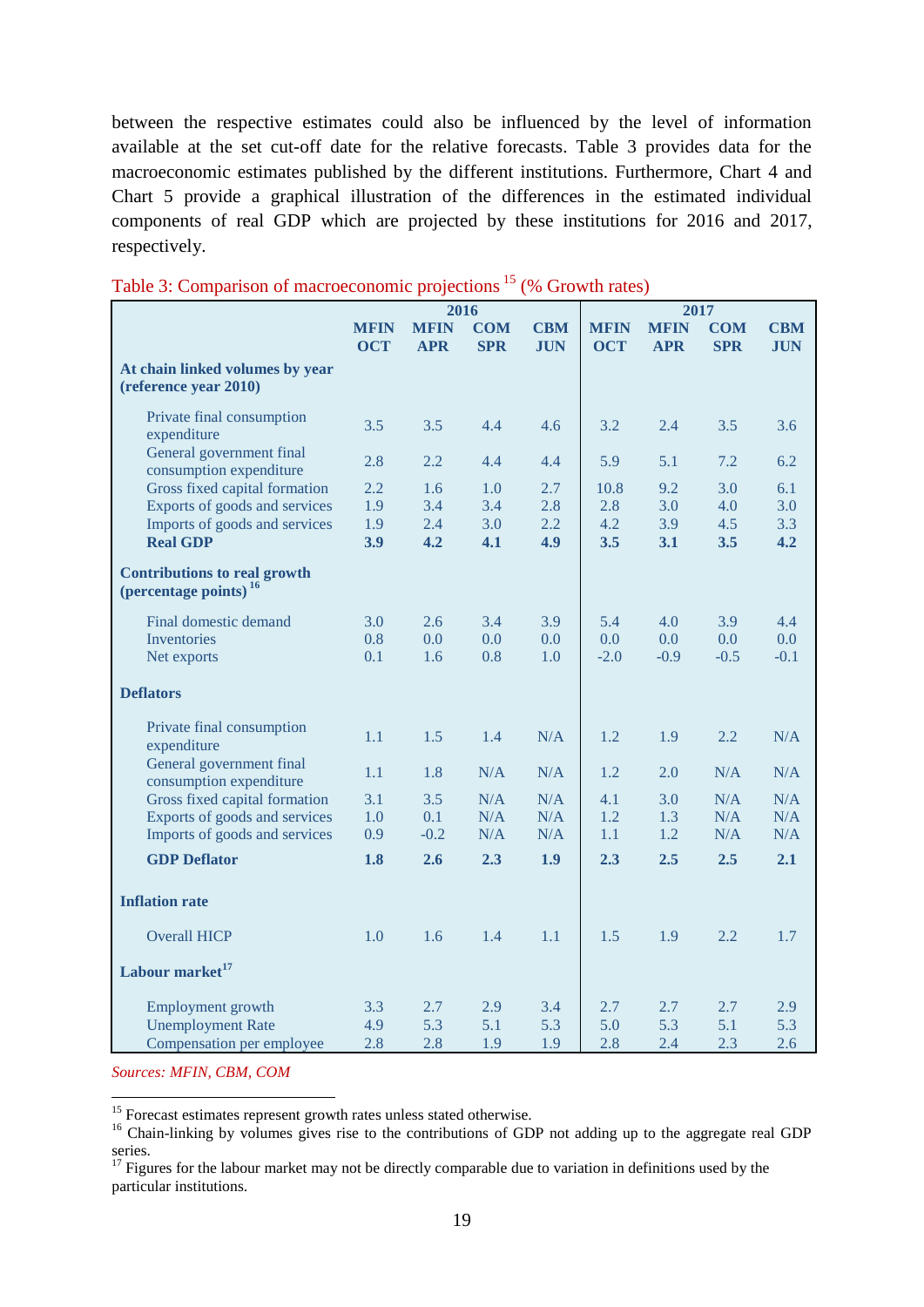

Chart 4: Comparison of % growth rates for selected macroeconomic variables for 2016 (chain linked volumes) ha<br>nk<br>10

#### *Sources: MFIN, CBM, COM*





*Sources: MFIN, CBM, COM*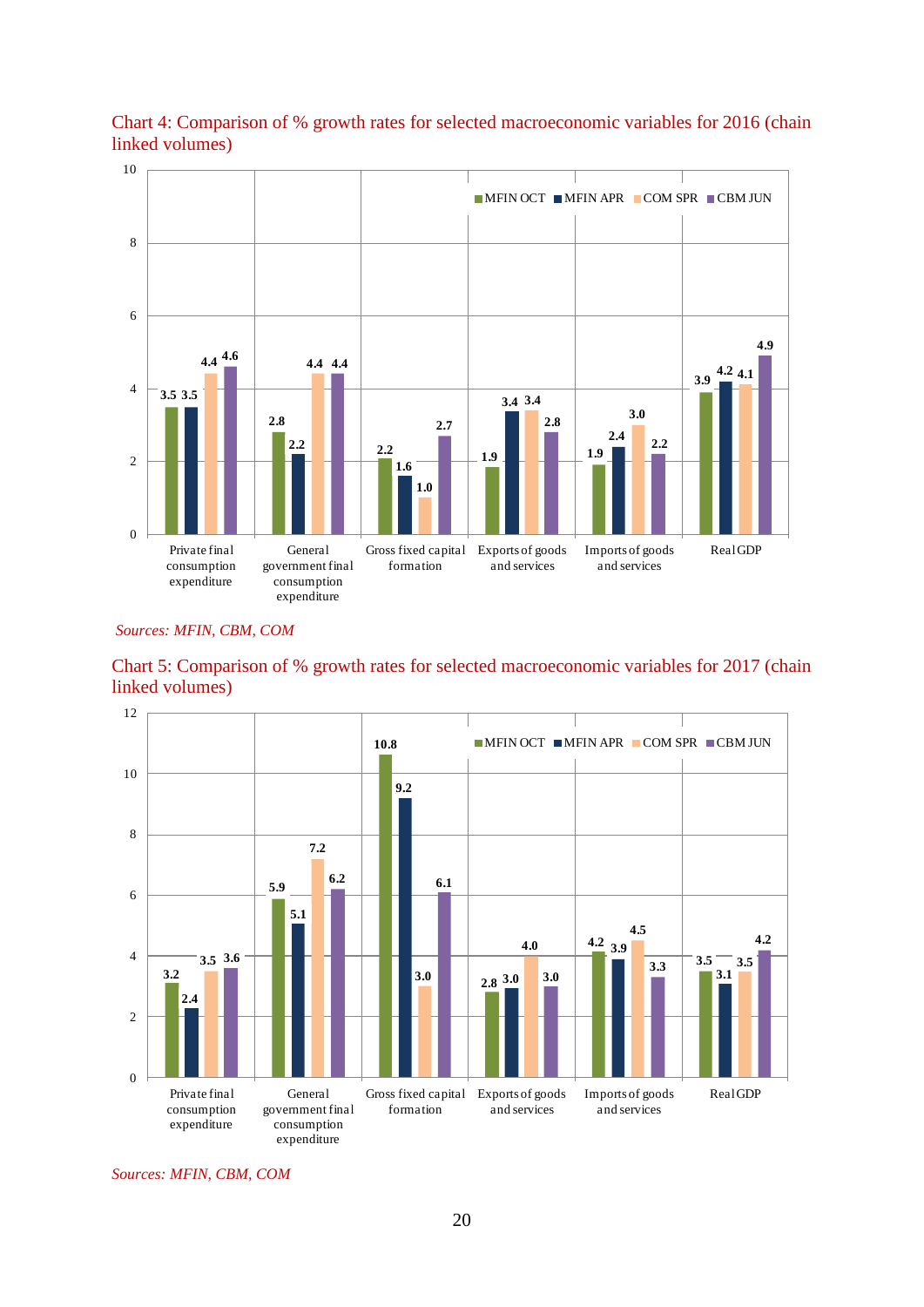#### **5.1 A comparison with the USP 2016-2019 (MFIN APR) macroeconomic forecasts**

This section highlights differences between the macroeconomic forecasts prepared by the MFIN for years 2015 and 2016 in the USP (April 2016) and the updated estimates being provided in the DBP 2017. The main reasons underpinning such differences are also highlighted in this section. It is pertinent to note that the forecasts prepared by the MFIN within the USP 2016-2019 document prepared back in April 2016 do not include actualised data for the first half of  $2016^{18}$ . This contrasts to the DBP 2017 forecast which incorporates such actualised data. The following evaluation describes and assesses the main forecast revisions which were implemented by the MFIN since April 2016. The relevant MFIN projections for years 2016 and 2017 are also shown in Chart 4 and Chart 5 for ease of comparison.

The MFAC notes the downward revision in the headline real GDP figure between the two publications. The rate of growth of real GDP expected for 2016 has in fact been revised downwards from 4.2% to 3.9% indicating an overall less positive outlook for the year. This revision is mainly underpinned by a review of the expected performance of the external sector of the economy which is now being forecasted to barely contribute to GDP growth in comparison to the expected robust positive performance projected in the USP 2016-2019 document. In particular, the main diversion noted is within the real exports of goods and services component whereby the positive projection of 3.4% which had been projected in the USP of April 2016 has now been revised downwards to 1.9%, reflecting the slower pick up in the expected performance of Malta's main trading partners.

Assessing the individual expenditure components of GDP, one notes that notwithstanding the exceptionally high rate of real growth for 2015, an upward revision in the expected growth rate for gross fixed capital formation for 2016 is projected. General government consumption expenditure has also been marginally revised upwards within the current forecast, projecting a rate of growth for this variable at 2.8% in real terms compared to the expected increase of 2.2% projected in the USP  $2016-2019^{19}$ . The projected rate of growth for private consumption expenditure, which is expected to be the main driver of growth within the domestic demand component over 2016, has remained unchanged since the forecast of April 2016. In contrast, a slower rate of growth for the imports of goods and services component is now being projected for 2016 and this is to an extent explained by the expected slower 2016 growth rate in the exports of goods and services which have a high import content.

The revisions undertaken in the current forecast round reflect also the most recent available data for the various GDP aggregates for the first two quarters of 2016. The data shows that the contribution from the domestic demand sector of the economy remains strong and that variations within the external sector recorded over the course of the first six months of the year may indeed reflect the overall outcome for the full 2016 year. As is common in most revisions carried out, one notes significant variations in a number of deflators for the various

<u>.</u>

<sup>&</sup>lt;sup>18</sup> The cut-off date for data used in the USP 2016-2019 (MFIN APR) document was of 23 March 2016.

<sup>&</sup>lt;sup>19</sup> The budgetary implications of the general government consumption expenditure component will be assessed in a forthcoming report by the MFAC.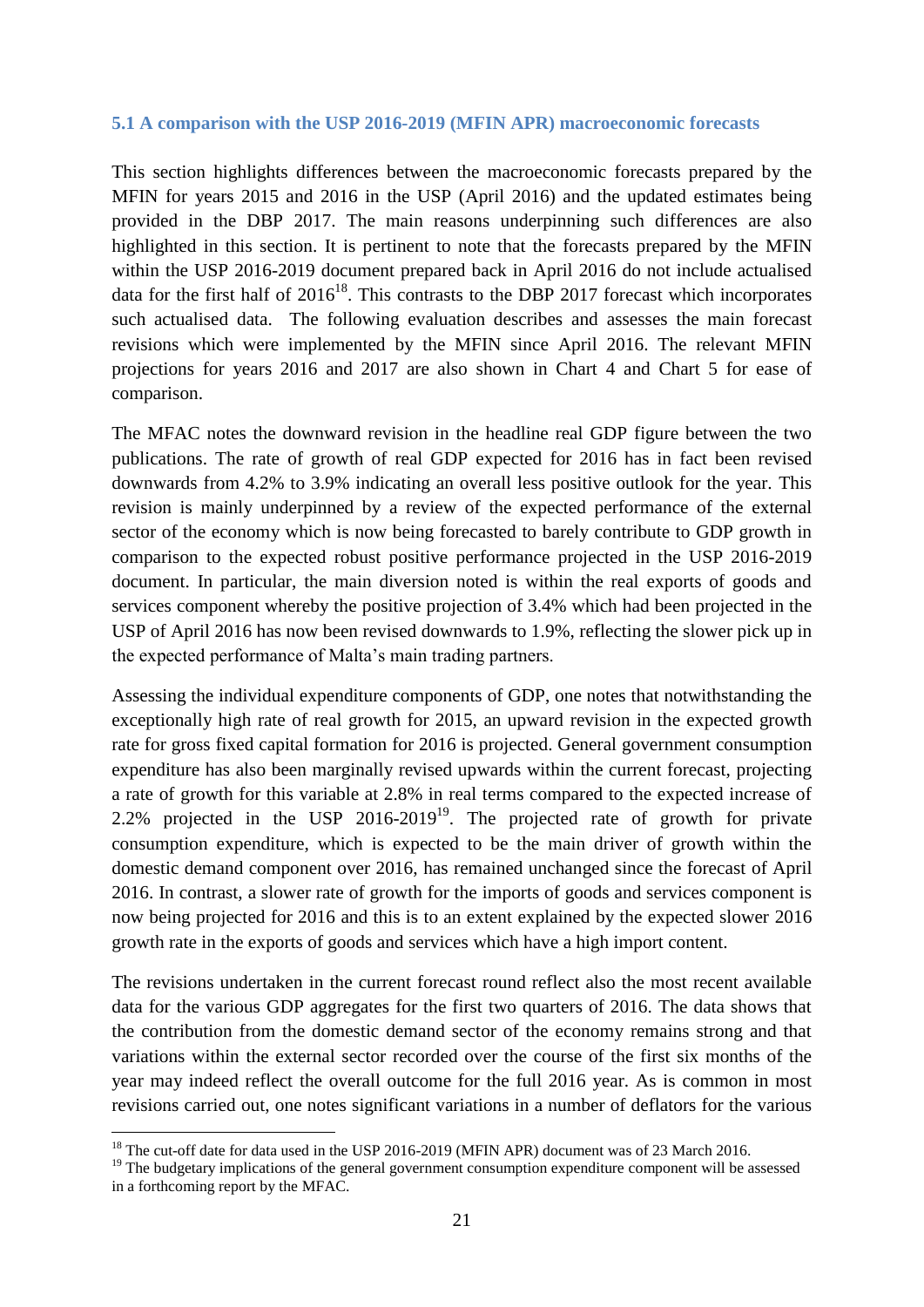expenditure components. The structure of the forecasting methodology used by EPD implies that such revisions also partially condition the real expenditure components of GDP.

The MFAC notes little variation between the two forecast exercises in terms of the main variables leading to risks surrounding the actualization of the 2016 forecast estimates. One identifies risks associated to the materialization of the anticipated investments in both the private and the public sectors as well as risks related to the materialisation of the expected external sector developments in terms of its impact on the local economy.

The revisions undertaken in the forecasted values for 2017 are of a higher magnitude and for some of the variables reflect a change in direction to what was expected for 2017 in the MFIN USP 2016-2019 report. In particular, one notes an upward revision in real GDP growth from the 3.1% expected in April 2016 to the 3.5% projected in the DBP 2017. The higher GDP growth rate reflects a stronger domestic demand component in relation to the previous forecast. The revision in the domestic demand component more than offsets the larger negative contribution from the net exports sector to GDP growth. Thus, while still expecting domestic demand to be the prime contributor towards economic growth for 2017, the higher rates of growth expected for private consumption expenditure, general government consumption expenditure and gross fixed capital formation lead to an upward revision in the imports for goods and services component. The actualisation of the forecast for 2017 depends to a large extent on the ability of the private consumption expenditure variable to maintain its strong growth rate over the forecast years, as well as the degree of implementation of the planned investment projects. The developments in these two variables of expenditure are a main risk associated to the forecast for 2017.

The MFAC also notes a number of revisions in other variables of macroeconomic importance. In particular, the expected HICP value for 2016 is now projected to reach 1.0%, significantly lower from the 1.6% expected in April 2016. This revision partly reflects the expected fall in international oil prices for 2016 in relation to the values recorded for 2015. The forecast for the inflation measure for 2017 has also been revised downwards from the projected 1.9% in April 2016 to 1.5%. This view is more in line with the expectation of a fairly stable increase in overall prices over the full forecast horizon. The MFAC also notes some variations in the outlook for labour market indicators for both 2016 and 2017, with the main revisions occurring in year 2016. The variations for 2016 are mainly based on the most recent data available (second quarter of 2016) for some of the labour market indicators. Such data indicates a relatively strong performance of the labour market in general and thus the revisions in projections for years 2016 and 2017 are considered to be justified and in line with the most recent available data.

#### **5.2 A comparison with the COM's latest macroeconomic forecasts**

The official COM Spring 2016 forecast was presented in May 2016 and carries a cut-off date of 22 April 2016. In view of this, the data incorporated within the official Commission publication does not include data for the first two quarters of 2016. This contrast to the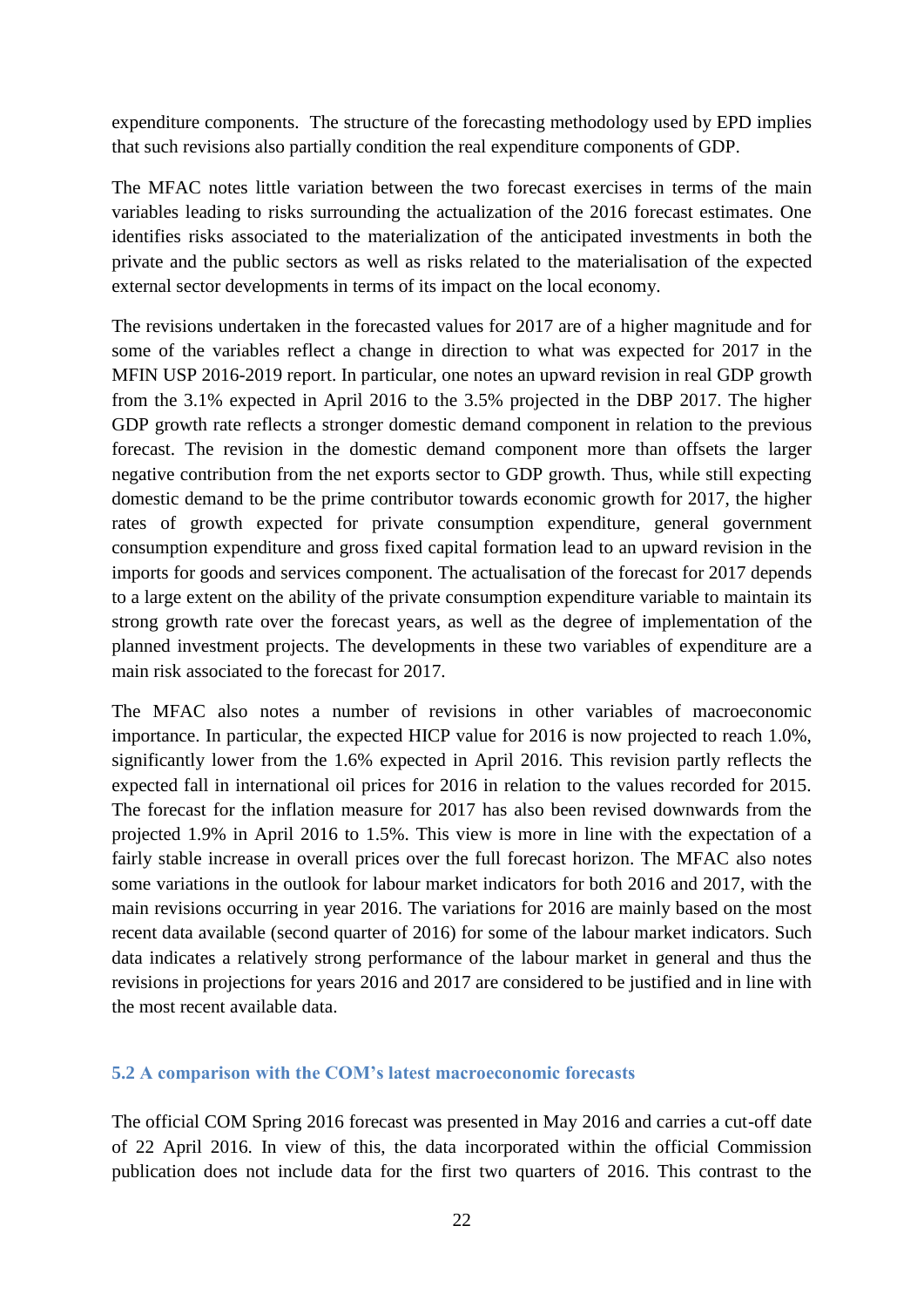current MFIN forecast being presented in the DBP 2017 which includes actualised data for the first half of 2016. As a result, the two sets of forecasts are not strictly comparable given the differences in the databases used for forecasting purposes.

The latest COM publication projects a real GDP increase of 4.1% in 2016 and an increase of 3.5% for 2017. The rate projected for 2016 is below the actualised rate for 2015 of 6.2% implying an anticipated slight slowdown in the growth rate for economic activity for 2016. This is in line with the current MFIN projection for 2016, which also anticipates a positive rate of growth which is of a lower magnitude when compared to the rate recorded in 2015. Both institutions are projecting a rate of real GDP growth for 2017 at 3.5%. Data for the main components of the forecasts are presented in Table 3 of this report.

Both institutions expect the growth rate for 2016 to be positive but below the registered growth rate for 2015. A number of differences can be highlighted within the different categories which constitute real GDP. In particular, one notes that over 2016 the COM expects a marginally higher contribution to real GDP being generated from the domestic demand components. Further differences arise in the expected developments for 2016 in relation to the contribution of the external component to GDP, which is expected by the MFIN to still be positive, but to contribute significantly less to GDP growth than what the COM anticipates. Differences are also noted in the role of the inventory component. For 2017, one notes that both institutions expect the domestic demand component of the economy to be the main driver for growth. A negative contribution towards GDP growth is expected in 2017 from the net exports component by both institutions.

The data in Table 3 shows that whereas inventories are expected by MFIN to contribute a positive of 0.8 percentage point to GDP growth in 2016, the assumption of the COM is that there is no contribution from this component to GDP growth. It is important to note that this divergence arises from the variation in treatment between both institutions for the inventory component. The MFAC has been informed by the EPD that as from this forecast round the assumption taken for inventories for the current year is to hold the total figure for the year (2016 in this case) to the same level as provided by the published data to date. This implies that the inventory component level for the year 2016 is assumed to reach the level as at June 2016. The COM forecast does not include any data published for 2016 and thus the assumption in this case taken by the COM is to have an inventory component which does not contribute to GDP growth for 2016. The difference recorded between the expected contributions of the net export sector towards GDP growth arises from differences within the exports and imports of goods and services component. It is the view of the MFIN within the DBP 2017 that the growth in exports of goods and services will be less strong following the latest information available on Malta's main trading partners. Within this context, the lower growth rate in imports of goods and services also reflects the lower expectation for growth in exports of goods and services.

The COM projects a real GDP growth rate of 3.5% for 2017 and this is mainly attributable to the contribution from the domestic demand side of the economy. Domestic demand is forecasted to contribute 3.9 percentage points to GDP growth. The MFIN also project a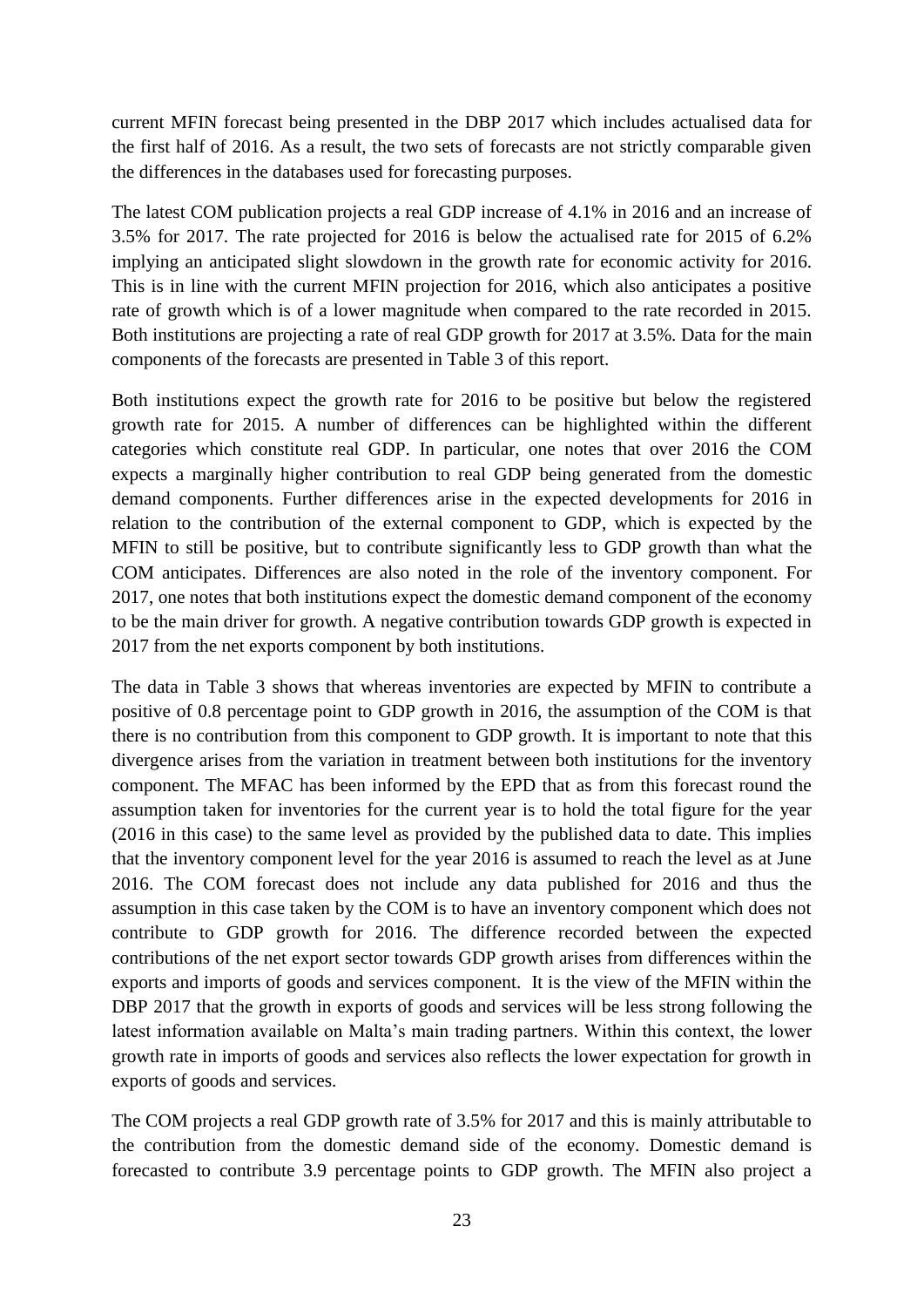positive and significant contribution from the domestic component of the economy which is higher at 5.4 percentage points when compared to the COM projection. The MFIN's higher contribution from the domestic demand component to GDP arises from a higher expectation for growth in gross fixed capital formation which more than offsets the lower expected growth for government consumption expenditure and private consumption expenditure.

The projection for investment and government consumption expenditure by MFIN is based on more recent information and this could partly explain the variation in the trajectory of the variables. The higher projection for investment growth in the MFIN figures also has an impact on the projection for imports of goods and services. In fact, the negative net exports contribution derived from the MFIN figures is larger in magnitude when compared to that expected by the COM. One also notes differences in the projected exports of goods and services category, whereby the MFIN projects a lower rate of growth in comparison to the COM forecasts. Such a lower growth rate is based on revised assumptions reflecting the performance of trading partners for the Maltese economy.

The forecast for inflation, as measured by the HICP, for 2016 by the COM stands at 1.4%. This is slightly higher when compared to the expected rate projected by MFIN (1.0%) and also reflects an increase from the previous year's actualized rate of 1.2%. Whereas the COM expects the inflation rate to pick up slightly in 2016 when compared to the 2015 rate, the MFIN is projecting the rate to fall slightly from the 2015 level. The MFIN's lower expectation for inflation is based on the latest available data for the first months of the year. For 2017, both institutions expect a pick up in the inflation rate, whereby the COM is forecasting the rate to hover around the 2.0% mark whilst the MFIN projects a rate of 1.5%.

The same sentiment is shared by both institutions in terms of the employment prospects for 2016 in comparison to 2015. Both institutions expect employment growth to increase by around 3% and to increase even further in 2017, by roughly the same percentage. It is important to highlight that due to the differences in the definitions used by the two institutions, the direct comparability of the two sets of numbers is not strictly possible and thus should be done with caution. The unemployment rates forecasted by both institutions also point to the same direction for 2016, with the rate being forecasted by the COM to fall from 5.4% in 2015 to 5.1% and by the MFIN to reach 4.9%. For 2017, whilst the unemployment rate is forecasted by the COM to be maintained at the 2016 level, the MFIN is projecting a slight pick up in the rate of unemployment from 4.9% to 5.0% as the labour force participation is expected to grow marginally in excess of the growth in employment. The trajectory for this important indicator of economic activity reflects recent and ongoing labour market policies of the Government.

#### **5.3 A comparison with the CBM's latest macroeconomic forecasts**

The forecast estimates prepared by the CBM, illustrated in Table 3, carry a cut-off date of 18 May 2016. This implies that the forecast exercise undertaken by the CBM does not include national accounts data published by the NSO for 2016. Discrepancies between the two sets of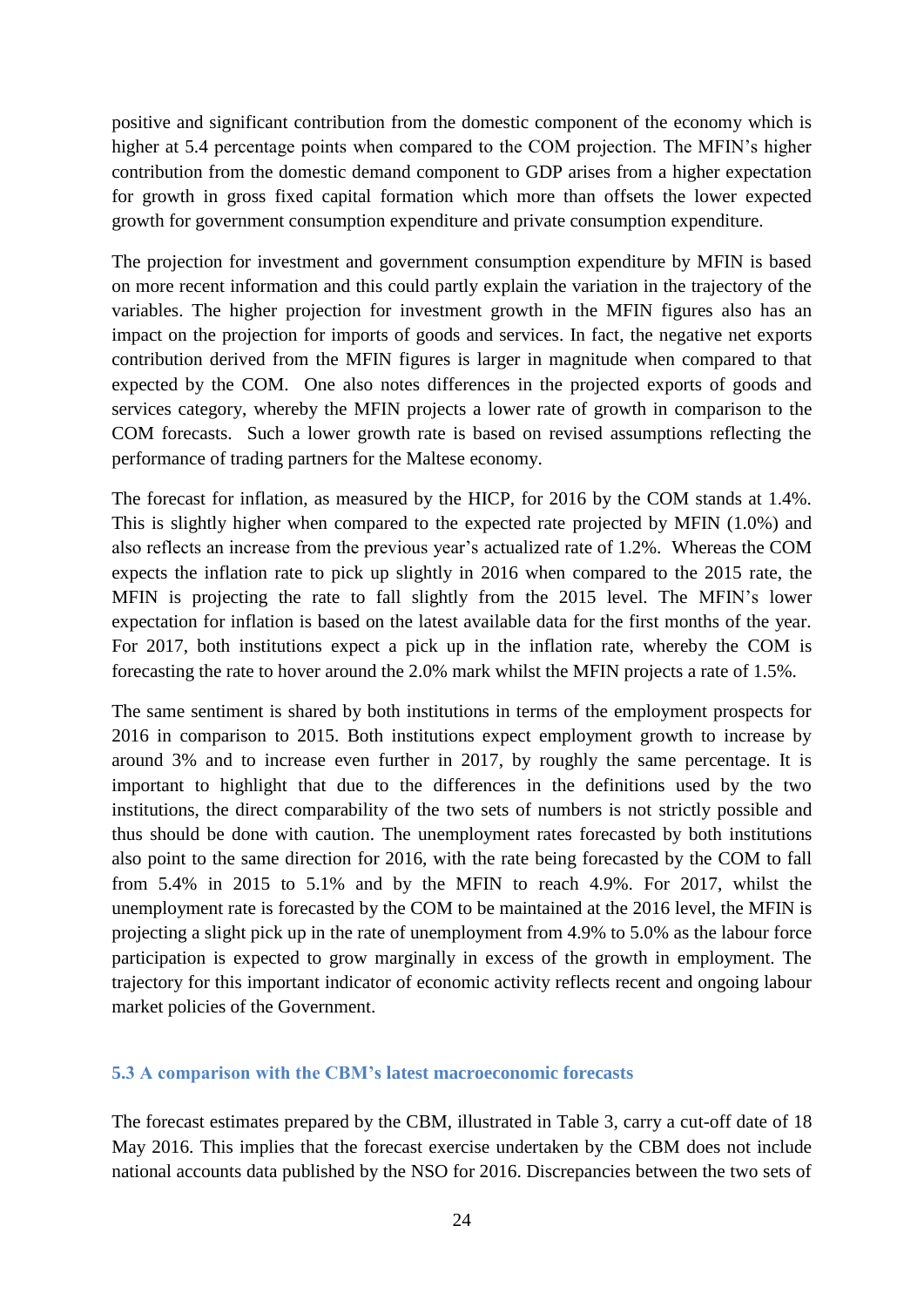forecast estimates prepared by MFIN and by the CBM may thus be partly explained by the fact that they have been based on information available at different points in time. The relevant projections estimated by the CBM for 2016 and 2017 are illustrated in Chart 4 and Chart 5 respectively.

The CBM's latest macroeconomic forecasts, in parallel to the forecasts generated by the MFIN, expect the Maltese economy to continue to expand in real terms over 2016 and 2017, but at a more moderate pace than the exceptional growth registered for 2015. The CBM expects real GDP to increase by 4.9% over 2016 and subsequently grow at the marginally slower pace of 4.2% over 2017. Compared to the MFIN projections in its latest forecasting round, the CBM expects the economy to grow at a faster pace over both 2016 and 2017. Over the forecast horizon both institutions anticipate that the main driver of real GDP growth will be the final domestic demand component.

The CBM anticipates that private final consumption expenditure will maintain its strong positive contribution towards economic growth during the projection horizon, supported by a continued, but moderating, growth in real disposable income. Compared to the forecast estimates presented by MFIN, the CBM projects a moderately faster rate of expansion of private final consumption expenditure over both 2016 and 2017. In particular over 2016 the CBM expects this component to grow by 1.1 percentage points faster than the estimate projected by MFIN, at a rate of growth of 4.6%. The more subdued rate of growth of 3.6% projected by the CBM over 2017 follows the same path also expected by MFIN, which anticipates a growth rate of 3.2%. Both institutions therefore expect this component of aggregate demand to remain robust and continue to contribute significantly to real GDP growth.

The CBM expects real government consumption to marginally slow down, following the rise of 4.6% in 2015, and expand by 4.4% over 2016 and to thereafter accelerate by 6.2% in 2017. Both institutions are expecting a deceleration in growth for 2016 compared to the rates registered for 2015, with the MFIN projecting a much larger decelration to 2,8%. The projected acceleration in growth of this component over 2017 by both institutions is also relatively similar, with the MFIN anticipating a more moderate expansion of 5.9% compared to the 6.2% of the CBM. The discrepancies between the MFIN's and the CBM'S projections may be in part explained by the fact that the MFIN's estimates reflect more updated information which is in line with the government's fiscal consolidation plan within the DBP 2017.

Following the extraordinary growth in gross fixed capital formation observed over 2015 the CBM expects a sharp deceleration in growth over 2016 followed by a pick-up in 2017 brought about by positive expected developments in other components of final domestic demand. Over 2016 the CBM projects a faster rate of growth, at 2.7% compared to the 2.2% rate of growth expected by the MFIN, whilst over 2017 the CBM anticipates a positive, but nonetheless more moderate rate of growth of 6.1% in contrast to the 10.8% rate of growth forecasted by the MFIN. Differences in the developments for this component may in part be explained by the discrepancy in cut-off dates between the two forecast exercises which also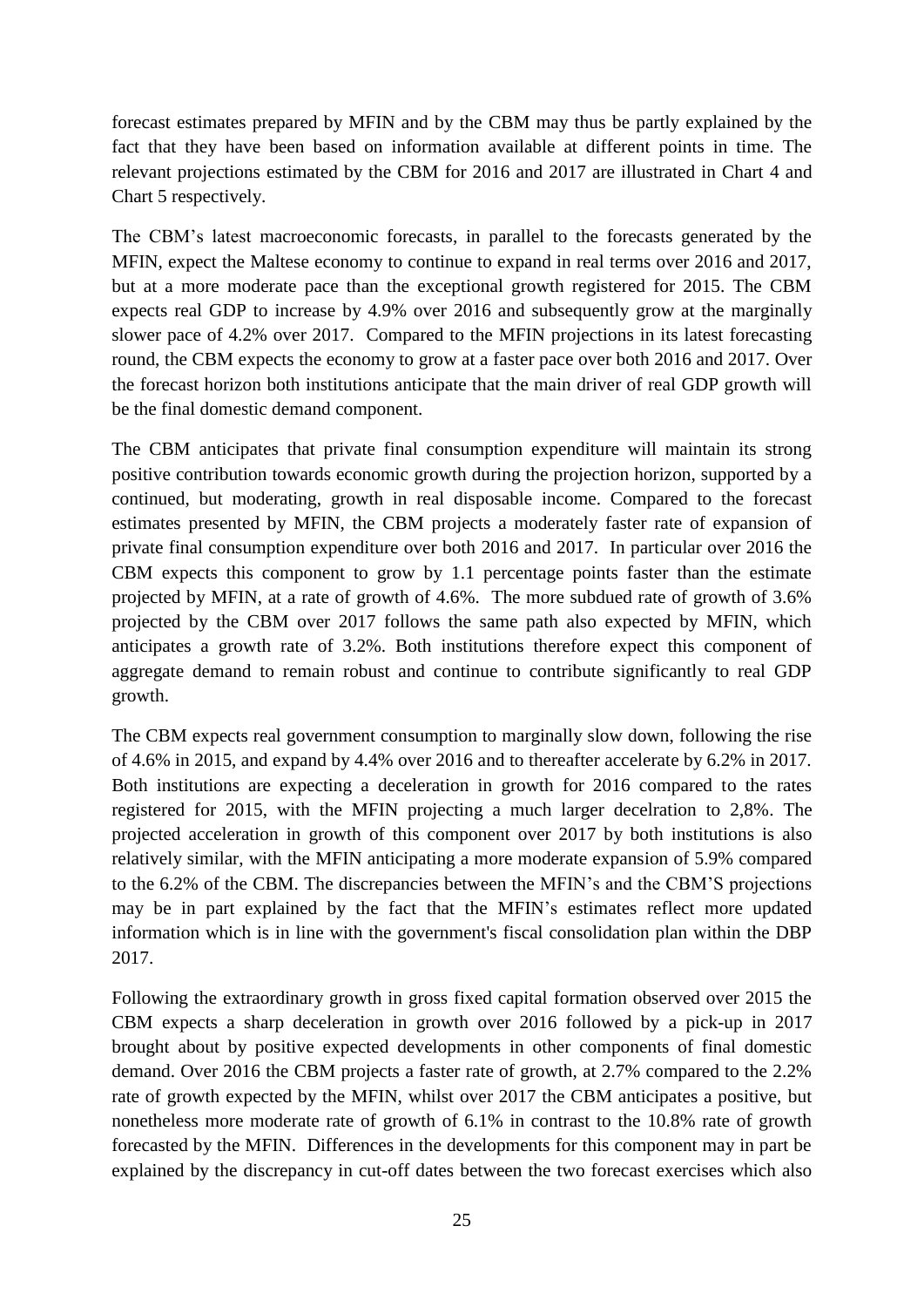implies divergences in terms of the latest available information incorporated within each forecast. In view of these developments, divergences emerge between the two institutions in relation to the expected contribution of the final domestic demand component to real GDP growth for both 2016 and 2017. Over 2016 the contribution of this component to real GDP growth by the CBM is anticipated to be greater, by 0.9 percentage point, than that projected by the MFIN. On the other hand, for 2017, it is the MFIN which is projecting a marginally higher contribution to real GDP growth by this component, at 5.4 percentage points, compared to the contribution to real GDP growth of 4.4 percentage points anticipated by the CBM.

The expected composition of final domestic demand by the two institutions also influences the anticipated developments in the overall net export sector contribution to GDP growth. Over 2016, the CBM is projecting a positive contribution to real GDP growth from the external sector of the economy amounting to 1.0 percentage point. The MFIN is also anticipating a positive contribution generated from this component, but one which is marginal, at 0.1 percentage point. This discrepancy is to an extent underpinned by the fact that although both institutions anticipate positive growth in the exports of goods and services, the CBM anticipates this expansion to be more robust. Over 2017, the CBM is projecting relatively no contribution to growth from the external sector, at -0.1 percentage point, whilst on the other hand the MFIN is anticipating a negative contribution amounting to -2.0 percentage points, which partly reflects the higher import content associated to the projected developments in gross fixed capital formation by the MFIN.

It should be noted that a discrepancy is also present in relation to the contribution to real GDP growth stemming from changes in inventories over 2016. The MFIN has estimated that this component will generate a positive contribution to real GDP growth amounting to 0.8 percentage point, whilst the CBM, as per their past forecast exercises, assume that this component does not contribute to real GDP growth over the forecast horizon. Over 2017, both institutions assume a zero contribution to real GDP growth materializing from this component.

Both institutions expect the inflation rate to accelerate at roughly the same pace over 2016, at approximately the 1.0% mark, and to subsequently marginally gain pace over 2017. The CBM projects the inflation rate to grow by 1.7% over 2017 whilst the MFIN anticipates the inflation rate to expand by a more subdued rate of 1.5%. Although developments within the labour market may not be directly comparable due to the different definitions used, one notes a very similar trajectory for employment growth and unemployment rates for both institutions. Over 2016, the MFIN as well as the CBM expect employment growth to roughly maintain the same momentum observed in 2015 and expand at around 3.3%. Both institutions also anticipate a marginal deceleration in employment growth over 2017. The unemployment rates forecasted by both institutions, for both 2016 and 2017, are expected to remain well below the expected overall EU average. Over the forecast horizon the CBM is anticipating a marginally higher unemployment rate of 5.3% compared to MFIN, which is projecting the unemployment rate to remain at 5.0%. This divergence may in part be explained by the more up to date labour market statistics incorporated in MFIN's forecasting exercise.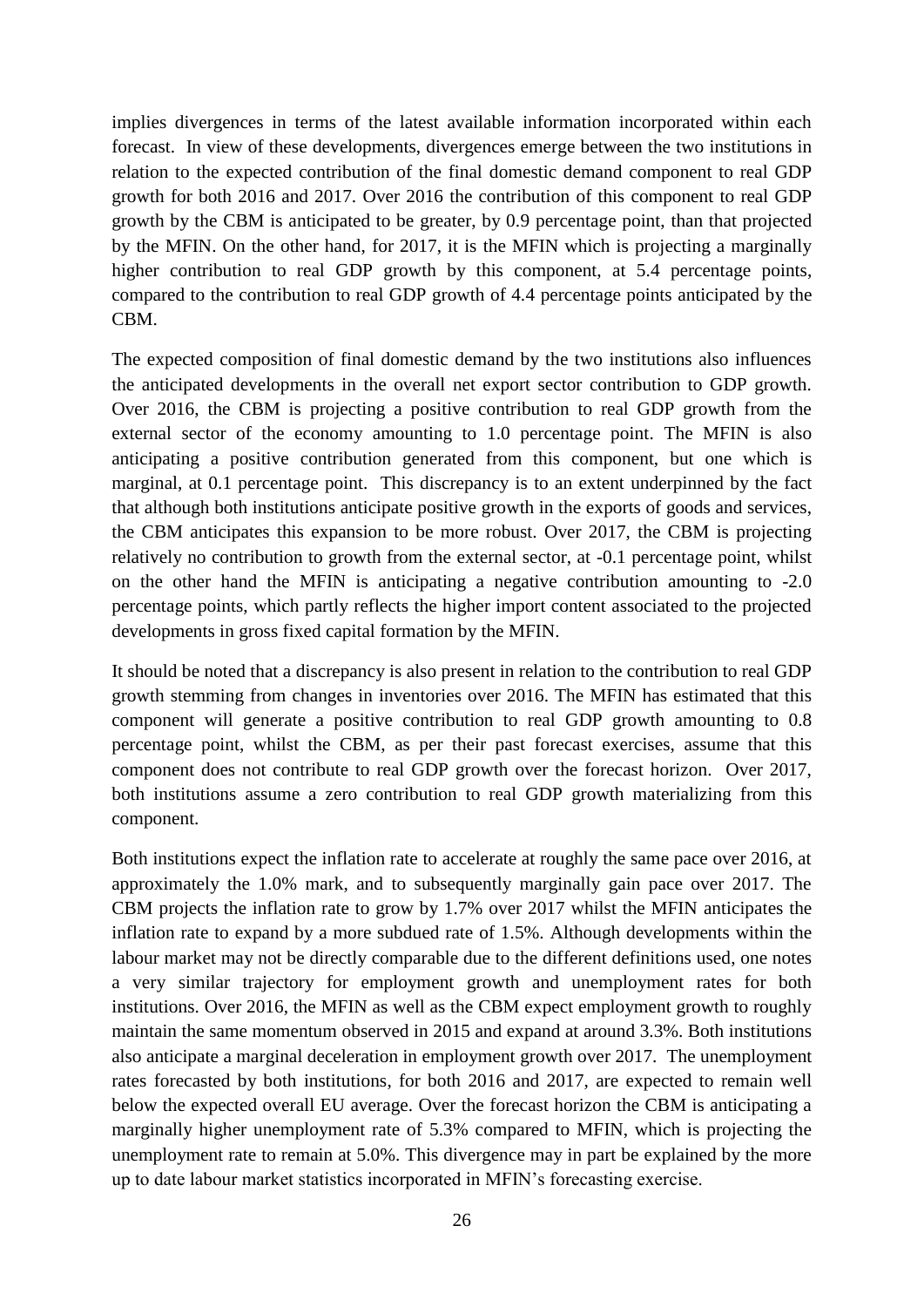#### **6. Conclusion**

This report recognizes that on the basis of the information available to date, the headline figures presented by the MFIN for nominal and real GDP for years 2016 and 2017 are indeed feasible and achievable. Whilst noting that there are differences between the expected growth rates for GDP and its components between different institutions providing forecast estimates for Malta, it is reassuring for the MFAC that a certain degree of similarity exits between the institutions for the expected trajectory of GDP growth over the years under consideration. It is recognised by all institutions that the exceptional rates recorded for GDP growth in 2015 will not be repeated for 2016 and 2017 and that the economy will evolve at more subdued real growth rates ranging between three and four per cent. Within this context, the MFAC's assessment acknowledges a number of risks to the current forecasts. Some components of GDP are more volatile than others, particularly the gross fixed capital formation component and the net exports component. Variations in the underpinnings of these components, particularly developments within the international economy, can lead to significant variations from the expected forecasts published in the DBP 2017.

The MFAC positively welcomes the structured and well documented process adopted by the EPD in the preparation of the forecast values. It is also welcome to note that the EPD is engaging in a continual process of updating and fine tuning of its current forecasting methodologies. Such improvement helps to ensure that the econometric methods applied within the modelling exercise produce more realistic forecasts which reflect the main interlinkages and developments occurring within the Maltese economy. As noted in previous assessments published by the MFAC, the practice adopted by the EPD to internalise within the modelling structure the view of international reputable organisations helps to reduce some of the uncertainly which inevitably surrounds the overall forecast estimate. It is within this context that the MFAC deems the forecasting framework and the methodology applied within this framework as sound and in line with the concepts of prudence and good practice.

As noted by the MFAC in the previous publication assessing Government's DBP for 2016, the alignment of the Government's Semester to the European Semester has resulted in shifting forward the DBP exercise by a number of weeks. Whilst appreciating the effort and dedication of the staff at the MFIN and of those entities which provide direct input to the forecasting exercise, the MFAC would like to encourage further improvement in the streamlining and overall coordination of the whole forecast exercise so as to cater more adequately for this alignment to the timeline. The macroeconomic forecasts prepared by the MFIN serve as very important inputs in the preparation of other government official documents and such forecasts are a base for a number of other documents prepared by various official entities. It is in this regard that the MFAC would like to stress the importance of ensuring that the final round of forecasts and all information pertinent to the relative analysis are made available to the users with enough lead time to enable the smooth undertaking of the required analysis. Better co-ordination between the various units responsible for the preparation of the forecasts would be desirable towards this end so as to avoid undue pressures to meet the deadlines set by the European Semester.